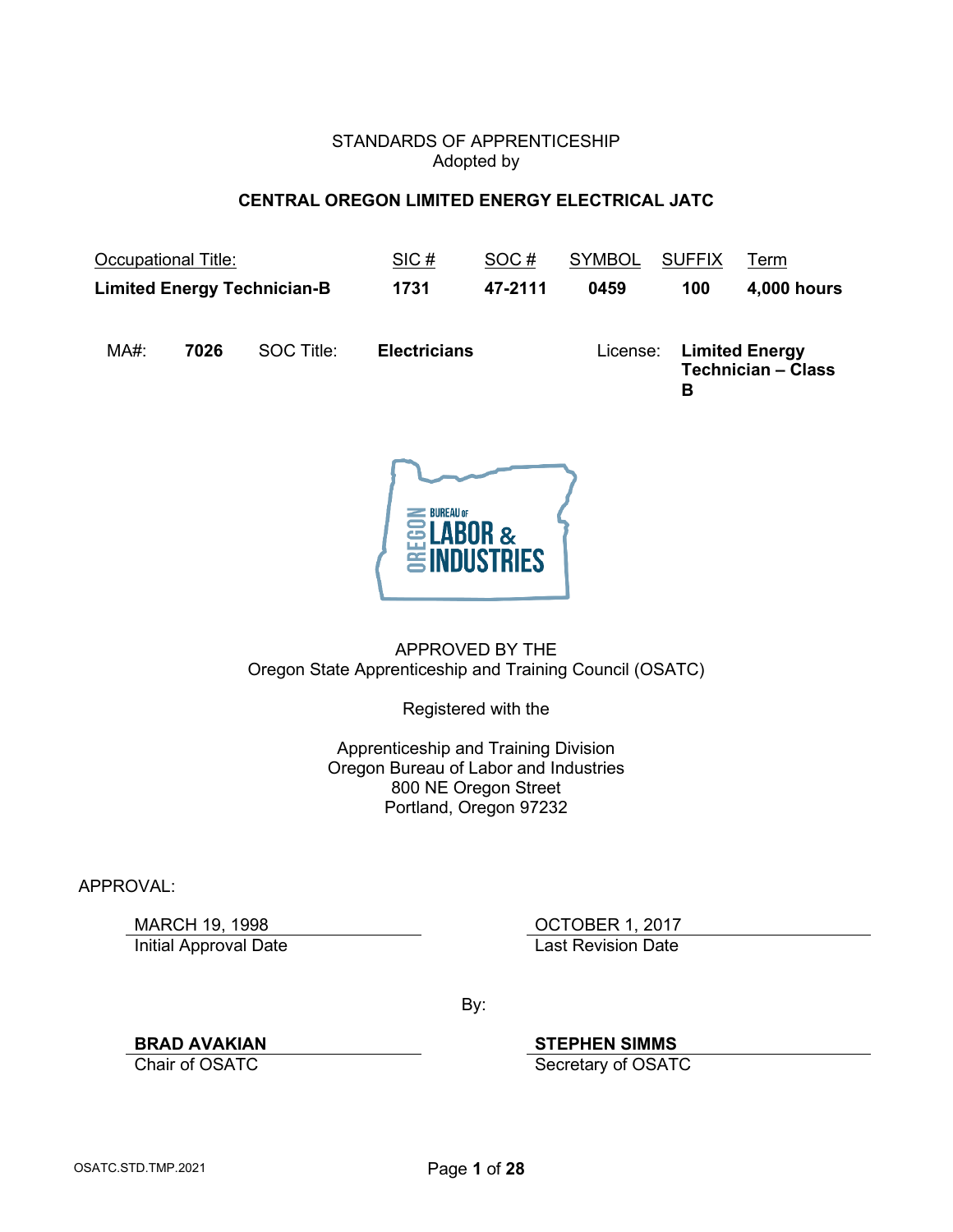# <span id="page-1-0"></span>**Contents**

| 1.        |                                                                          |  |
|-----------|--------------------------------------------------------------------------|--|
| 2.        |                                                                          |  |
| 3.        | OREGON PLAN for EQUAL EMPLOYMENT OPPORTUNITY IN APPRENTICESHIP (OAR 839- |  |
| A.        |                                                                          |  |
| <b>B.</b> |                                                                          |  |
|           |                                                                          |  |
| 4.        |                                                                          |  |
| 5.        |                                                                          |  |
| 6.        |                                                                          |  |
| 7.        |                                                                          |  |
| 8.        |                                                                          |  |
| 9.        |                                                                          |  |
|           |                                                                          |  |
|           |                                                                          |  |
|           |                                                                          |  |
| Е.        |                                                                          |  |
| Е.        |                                                                          |  |
| G.        |                                                                          |  |
| H.        |                                                                          |  |
|           |                                                                          |  |
|           |                                                                          |  |
|           |                                                                          |  |
|           |                                                                          |  |
|           |                                                                          |  |
|           |                                                                          |  |
|           |                                                                          |  |
|           |                                                                          |  |
|           |                                                                          |  |
|           |                                                                          |  |

#### Notes:

Pressing the control (Ctrl) button while clicking on an item in the Contents will move to that area in the standards.

Appendices A - H contain information specific to this program.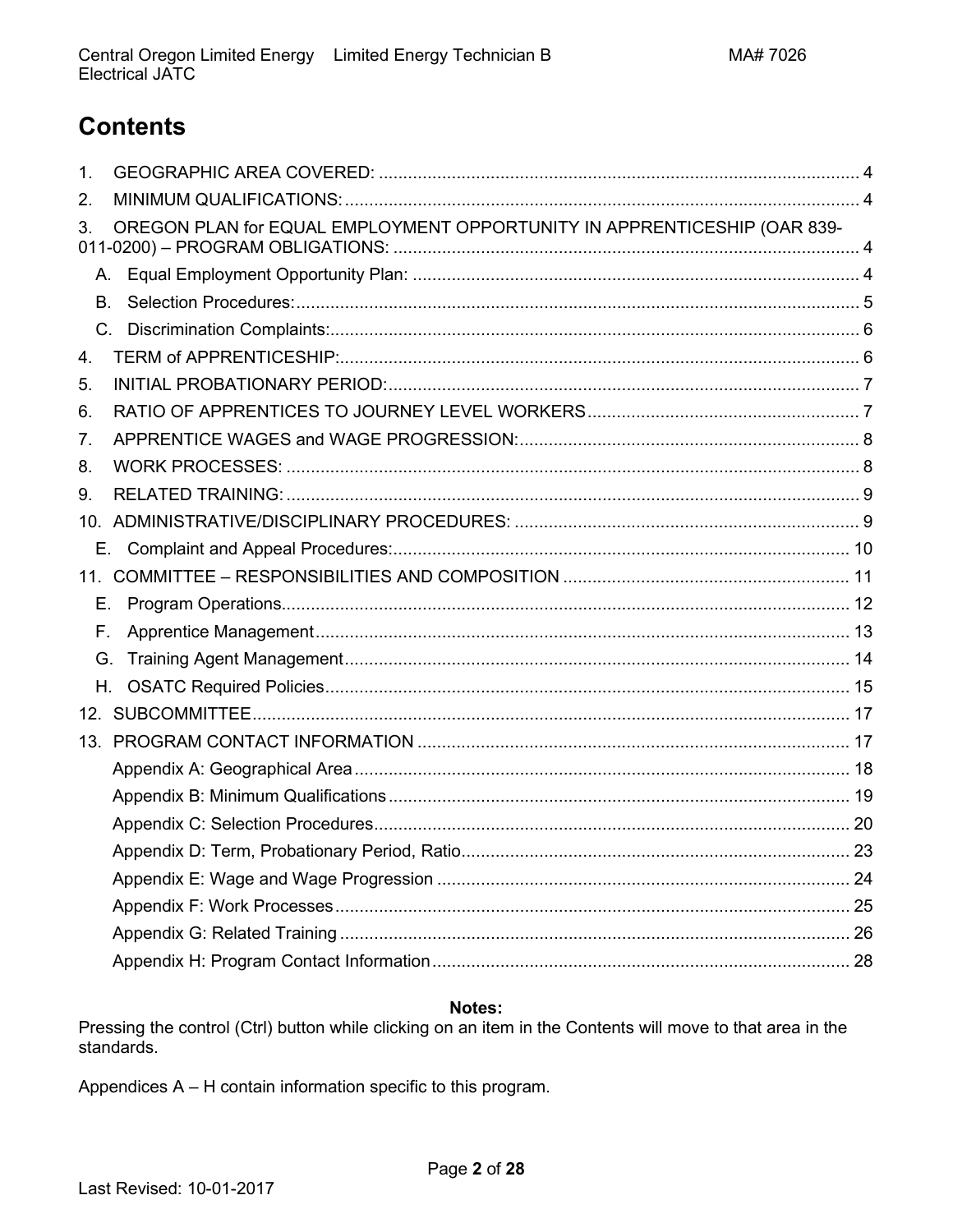### **Introduction – Apprenticeship Standards**

The Oregon State Apprenticeship and Training Council (OSATC) has the authority, under the direction of the Apprenticeship and Training Division, to develop, administer, and enforce apprenticeship program standards (Standards) for the operation and success of an apprenticeship or on-the-job training program in the State of Oregon. Apprenticeship programs and committees function to administer, exercise or relinquish authority only with the consent of the OSATC. Only apprentices registered with or recognized by the Oregon Bureau of Labor and Industries (BOLI), Apprenticeship and Training Division (ATD) will be recognized by the OSATC. Parties' signatory to these apprenticeship standards declare that their purpose and policy is to establish and sponsor an organized system of registered apprenticeship and training education.

These Standards are in conformity with and are to be used in conjunction with the Apprenticeship Rules, Chapter 839-011 OAR (Oregon Administrative Rules); Apprenticeship and Training Statutes, Chapter 660 ORS (Oregon Revised Statute); The National Apprenticeship Act, 29 U.S.C. (United States Code) 50; Apprenticeship Programs, Title 29 Part 29 CFR (Code of Federal Regulations); and Equal Employment Opportunity in Apprenticeship and Training, Title 29 Part 30 CFR which collectively govern the employment and training in apprenticeable occupations. They are part of the apprenticeship agreement and bind all signers to compliance with all provisions of registered apprenticeship.

If approved by the OSATC, such amendment(s) and such changes as adopted by the OSATC shall be binding to all parties on the first day of the month following such approval. Sponsors shall notify apprentices and training agents of changes as they are adopted by the OSATC. If and when any part of these Standards becomes illegal, as it pertains to federal and/or state law, that part and that part alone will become inoperative and null and void, and the Oregon Bureau of Labor and Industries (BOLI) may recommend language that will conform to applicable law for adoption by the OSATC. The remainder of the Standards will remain in full force and effect.

See ORS Chapter 660.010 & OAR 839-011-0070 for the definitions of terms used within these Standards.

**Notes:** The body of this document contains boilerplate language that applies to all registered apprenticeship programs in the State of Oregon. Boilerplate language may only be modified by the Oregon State Apprenticeship and Training Council.

Appendices A-H are specific to the individual standard and may be modified by the sponsor by submitting a revised standard for approval by the Oregon State Apprenticeship and Training Council or by the Apprenticeship and Training Division (ATD) with concurrence from OSATC where permitted by ORS 660 and OAR 839-011.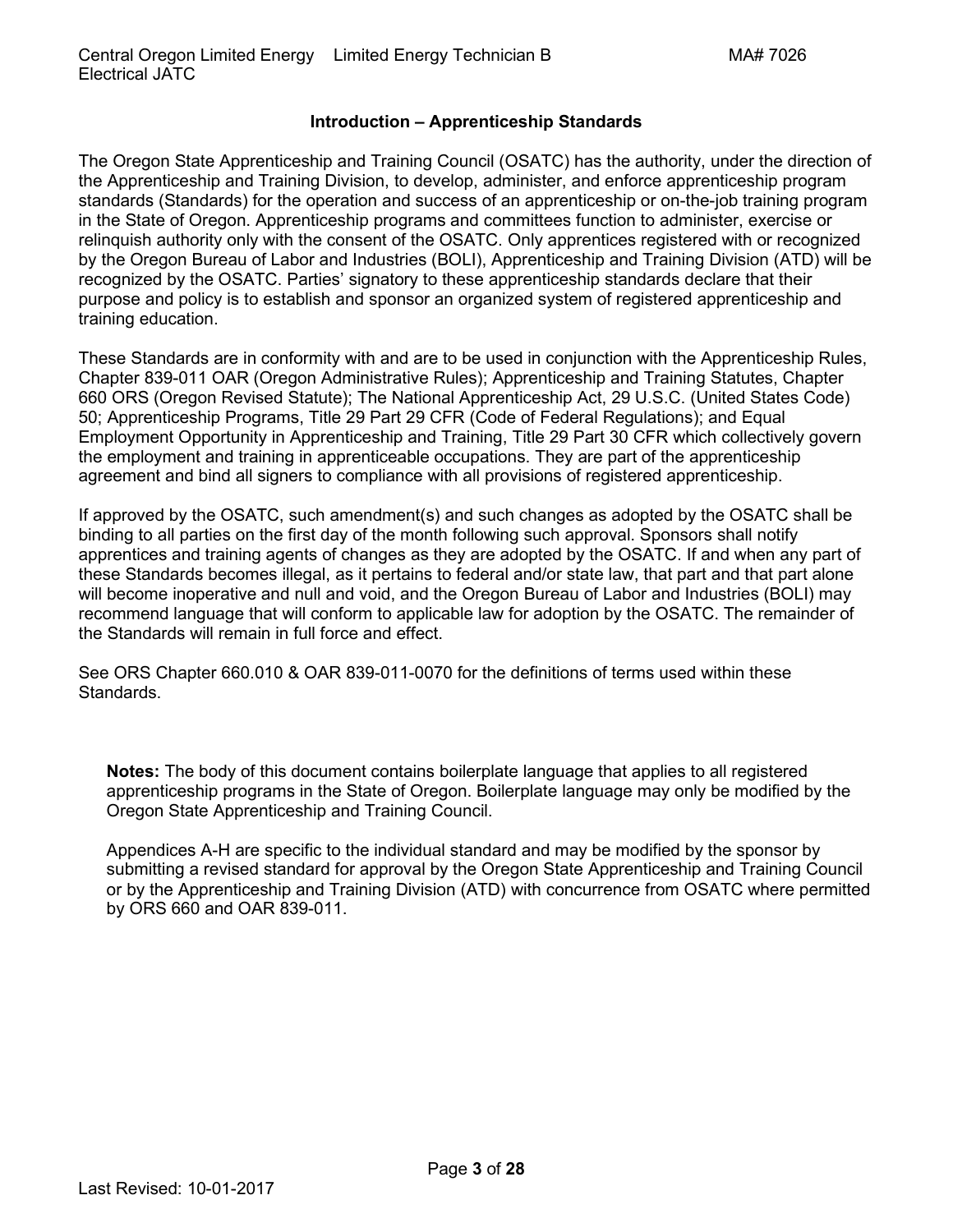# <span id="page-3-0"></span>1. **[GEOGRAPHIC AREA COVERED:](#page-1-0)**

These standards establish the apprenticeable occupation to be taught and designate the geographical area or areas in which the standards will apply. (ORS 660.126) The Sponsor shall have a plan to ensure that participating employers will provide work in all areas covered by the program standards (OAR 839- 011-0084). The Sponsor shall ensure compliance with the provisions for and of any Reciprocity Agreement recognized by the OSATC. (ORS 660.120 / OAR 839-011-0260)

#### **[The geographic area covered by these standards are](#page-17-0) located in Appendix A: Geographical**  [Area.](#page-17-0) [\(Ctrl + Click to follow link\)](#page-17-0)

#### <span id="page-3-1"></span>2. **[MINIMUM QUALIFICATIONS:](#page-1-0)**

Minimum qualifications, including a minimum age of at least 16, must be clearly stated, comply with federal and state regulations, and be applied in a nondiscriminatory manner (ORS 660.126 (1b)). The Sponsor shall maintain documentation for all minimum qualifications for any apprentice who is registered.

**[Minimum Qualifications for this standard are located in Appendix B: Minimum Qualifications.](#page-18-0)** [\(Ctrl + Click to follow link\)](#page-18-0)

#### <span id="page-3-2"></span>3. **[OREGON PLAN for EQUAL EMPLOYMENT OPPORTUNITY IN APPRENTICESHIP \(OAR 839-](#page-1-0) 011-0200) – [PROGRAM OBLIGATIONS:](#page-1-0)**

Standards must include the Oregon Equal Employment Opportunity in Apprenticeship and Training Pledge as specified in the Oregon Plan for Equal Employment Opportunity in Registered Apprenticeship Programs (OPEEO) Section 3(h)(i).

#### EEO PLEDGE

**CENTRAL OREGON LIMITED ENERGY ELECTRICAL JATC** shall not discriminate against apprenticeship applicants or apprentices based on race, color, religion, national origin, sex (including pregnancy and gender identity), sexual orientation, genetic information, or because they are an individual with a disability or a person 18 years old or older. **CENTRAL OREGON LIMITED ENERGY ELECTRICAL JATC** shall take affirmative action to provide equal opportunity in apprenticeship and shall operate the apprenticeship program as required under these rules and Title 29 CFR, part 30.

Sponsors with five (5) or more apprentices must adopt an Equal Employment Opportunity Plan and Selection Procedures and submit the plan for OSATC approval. (OAR 839-011-0200 / OPEEO Sections 4 & 10).

- <span id="page-3-3"></span>A. EQUAL EMPLOYMENT OPPORTUNITY PLAN:
	- i. A Sponsor's commitment to equal opportunity in recruitment, selection, employment and training of apprentices shall include the adoption of a written affirmative action plan. (OAR 839-011-0200 / OPEEO section 8). Each Sponsor required under OPEEO section 4 to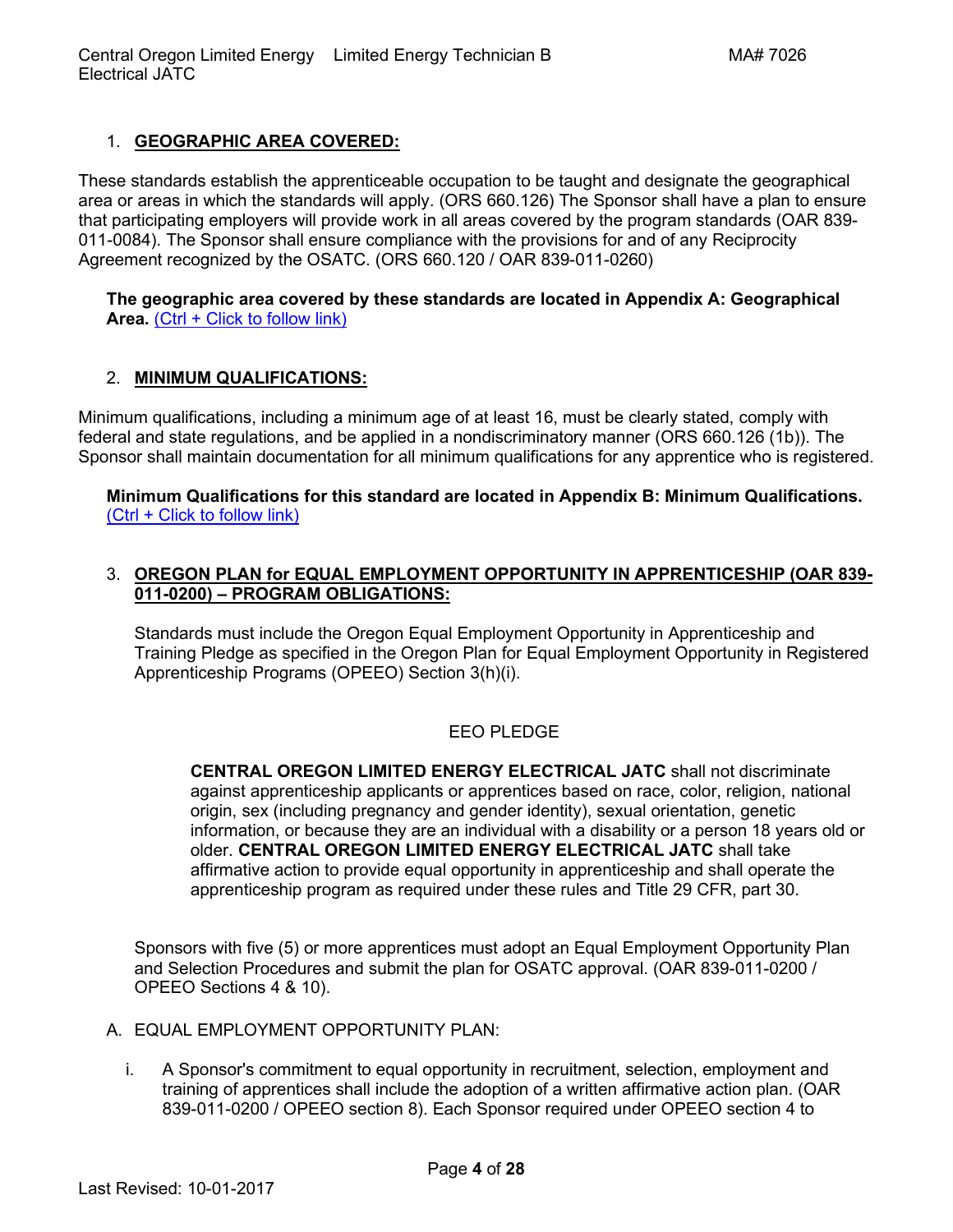develop and maintain an EEO program must retain both the written EEO plan and documentation of its component elements set forth in OPEEO sections 5, 6, 7, 8, 9, and 11.

- ii. In addition, the sponsor will set forth the specific steps that it will take under this plan, review and update the specific steps that it will take to implement the plan at least yearly and submit the updated steps to the Apprenticeship and Training Division (ATD) for review and approval. (OPEEO section 8)
- iii. Numerical utilization goals for the selection of minorities, females, and individuals with disabilities for apprenticeship shall be submitted to ATD at least every three (3) years and prior to the date that any previous goals expire. (OPEEO sections 6 & 7).
- iv. The sponsor hereby adopts the following activities, at a minimum, in order to generate an increase in applications for apprenticeship and improve retention of apprentices from the targeted groups and/or individuals with disabilities:
	- a. RECRUITMENT

Advertising openings for apprenticeship opportunities using methods and in locations that result in applications from candidates from the underutilized groups.

b. OUTREACH

Dissemination of information to organizations serving underutilized groups regarding the nature of apprenticeship.

Cooperation with local school boards and career technical education systems to develop and/or establish relationships with pre-apprenticeship programs targeting students from the underutilized groups to prepare them to meet the standards and criteria required to qualify for entry into apprenticeship programs.

Establishment of formal agreements or partnerships enlisting the assistance and support of pre-apprenticeship programs, community-based organizations, advocacy organizations, or other appropriate organizations, in recruiting qualified individuals for apprenticeship.

c. RETENTION:

Practices to retain targeted populations and maintain working and learning environments which supports current apprentices to remain with the program.

#### <span id="page-4-0"></span>B. SELECTION PROCEDURES:

Sponsors with five (5) or more apprentices must adopt a selection procedure and apply it uniformly to all applicants regardless of race, color, religion, national origin, sex, sexual orientation, age (18 or older), genetic information, and disability. (ORS 660.137 (3) / OPEEO section 10).

**[Selection Procedures for this program are located in Appendix C: Selection Procedures.](#page-19-0)** [\(Ctrl + Click to follow link\)](#page-19-0)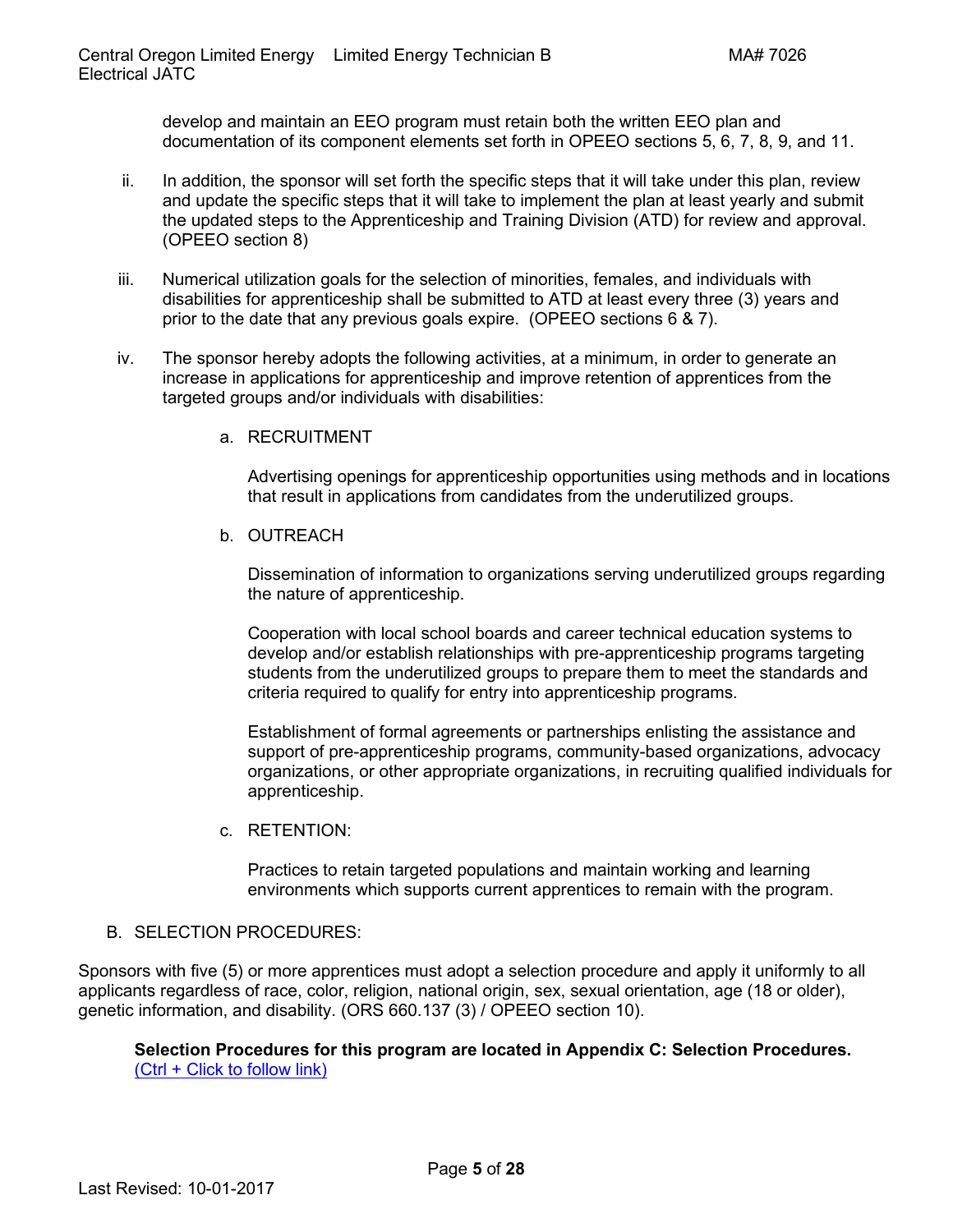- <span id="page-5-0"></span>C. DISCRIMINATION COMPLAINTS:
	- i. Any apprentice or applicant for apprenticeship who believes they have been discriminated against with regards to apprenticeship by the committee may file a complaint. (OAR 839-011- 0200 / OPEEO Section 14)
	- ii. The basis of the complaint may be:
		- a. Discrimination on the basis of race, sex, color, religion, national origin, age, disability or as otherwise specified by law by a sponsor or a sponsor's program
		- b. The equal employment opportunity plan has not been followed; or
		- c. The Sponsor's equal employment opportunity plan does not comply with the requirements of the Oregon Equal Employment Opportunity in Apprenticeship Plan.
	- iii. Generally, a complaint must be filed within three hundred (300) days of the alleged discrimination or specified failure to follow the equal opportunity standards. However, for good cause shown, the Registration Agency may extend the filing time.
	- iv. The written complaint must include the name, address and telephone number of the person allegedly discriminated against, the sponsor involved and a description of the circumstances of the complaint, a short description of the events that took place, and the complainant's signature.
	- v. For complaints dealing with program operations see section 10 (Administrative Disciplinary Procedures) of this standard.

#### <span id="page-5-1"></span>4. **[TERM of APPRENTICESHIP:](#page-1-0)**

- A. The term of apprenticeship, which for an individual apprentice may be measured either through the completion of the industry standard for on-the-job learning (at least 2,000 hours in the timebased approach), the attainment of competency (competency-based approach), or a blend of the time-based and competency-based approaches (hybrid approach).
- B. The time-based approach measures skill acquisition through the individual apprentice's completion of at least 2,000 hours of on-the-job learning as described in a work process schedule.
	- i. The term of apprenticeship for a time-based approach must be stated in hours unless otherwise required by a collective bargaining agreement, civil service or other governing regulation. (ORS 660.126)
- C. The competency-based approach measures skill acquisition through the individual apprentice's successful demonstration of acquired skills and knowledge, as verified by the program sponsor. Programs utilizing this approach must still require apprentices to complete an on-the-job learning component of Registered Apprenticeship. The program standards must address how on-the-job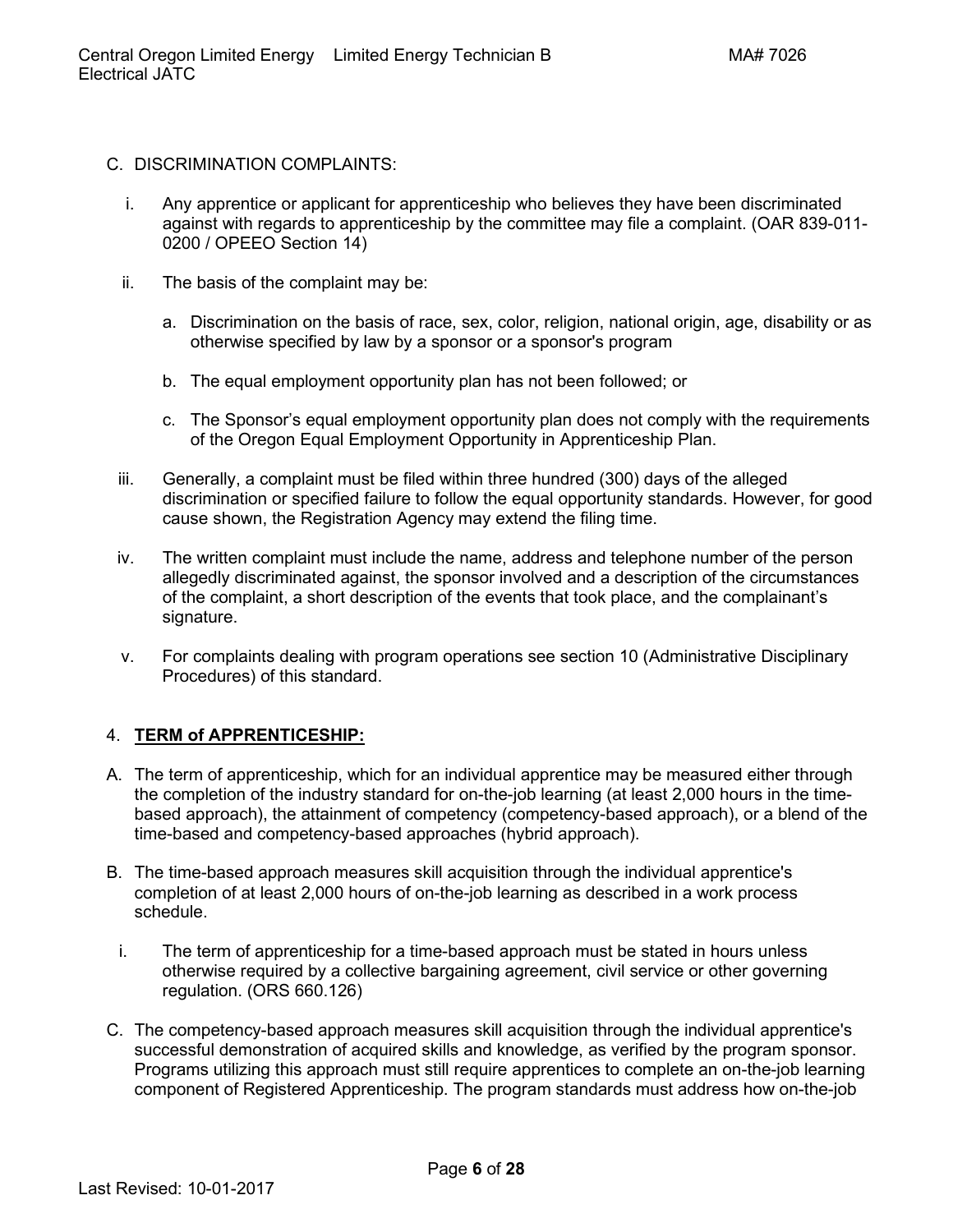learning will be integrated into the program, describe competencies, and identify an appropriate means of testing and evaluation for such competencies.

- D. The hybrid approach measures the individual apprentice's skill acquisition through a combination of specified minimum number of hours of on-the-job learning and the successful demonstration of competency as described in a work process schedule. (Title 29 Part 29(5)(b)(2) CFR) OAR 839- 011-0084(A)(B)(C))
- E. When the apprentice is granted advanced standing, the employer must pay the apprentice at the appropriate wage per the wage progression schedule specified in these standards or higher. (ORS 660.142)

NOTE: In licensed occupations the apprentice must complete the minimum hours of documented legal experience.

**[The term of apprenticeship for this program is located in Appendix D: Term, Probationary](#page-22-0)  [Period, Ratio.](#page-22-0)** [\(Ctrl + Click to follow link\)](#page-22-0)

# <span id="page-6-0"></span>5. **[INITIAL PROBATIONARY PERIOD:](#page-1-0)**

- A. All apprentices are subject to an initial probationary period, stated in hours of employment, beginning on the effective date of the apprentice's current registration into the program. During this time, the apprentice's appeal rights are restricted, and the Sponsor may terminate an apprenticeship agreement without cause. (ORS 660.126 (1g))
- B. The initial probationary period must be reasonable in relationship to the full term of the apprenticeship unless otherwise required by Civil Service, Collective Bargaining Agreement (CBA) or law. It cannot exceed one year (12 months) or 25 percent of the length of the program, whichever is shorter. (ORS 660.126 (1g))
- C. During the initial probationary period either party to the agreement may terminate the apprenticeship agreement upon written notice to the Apprenticeship and Training Division of the Oregon Bureau of Labor and Industries. (ORS 660.126 (1g) & ORS 660.060 (6))
- D. Full appeal rights are available to apprentices who have completed the initial probationary period. After the probationary period the Sponsor may only suspend, cancel or terminate the apprenticeship agreement for good cause, with prior written notice to the apprentice, and with written notice to the apprentice and to the Apprenticeship and Training Division of the Bureau of Labor and Industries of the final action taken by the committee. (ORS 660.060 (6) & (7) and section 10 of this standard)

**[The probationary period for this program is located in Appendix D: Term, Probationary](#page-22-0)  [Period, Ratio.](#page-22-0)** [\(Ctrl + Click to follow link\)](#page-22-0)

#### <span id="page-6-1"></span>6. **[RATIO OF APPRENTICES TO JOURNEY LEVEL WORKERS](#page-1-0)**

A. There shall be a maximum numeric ratio of apprentices to journey-level workers consistent with proper supervision, training, safety and continuity of employment. (ORS 660.126 (1f))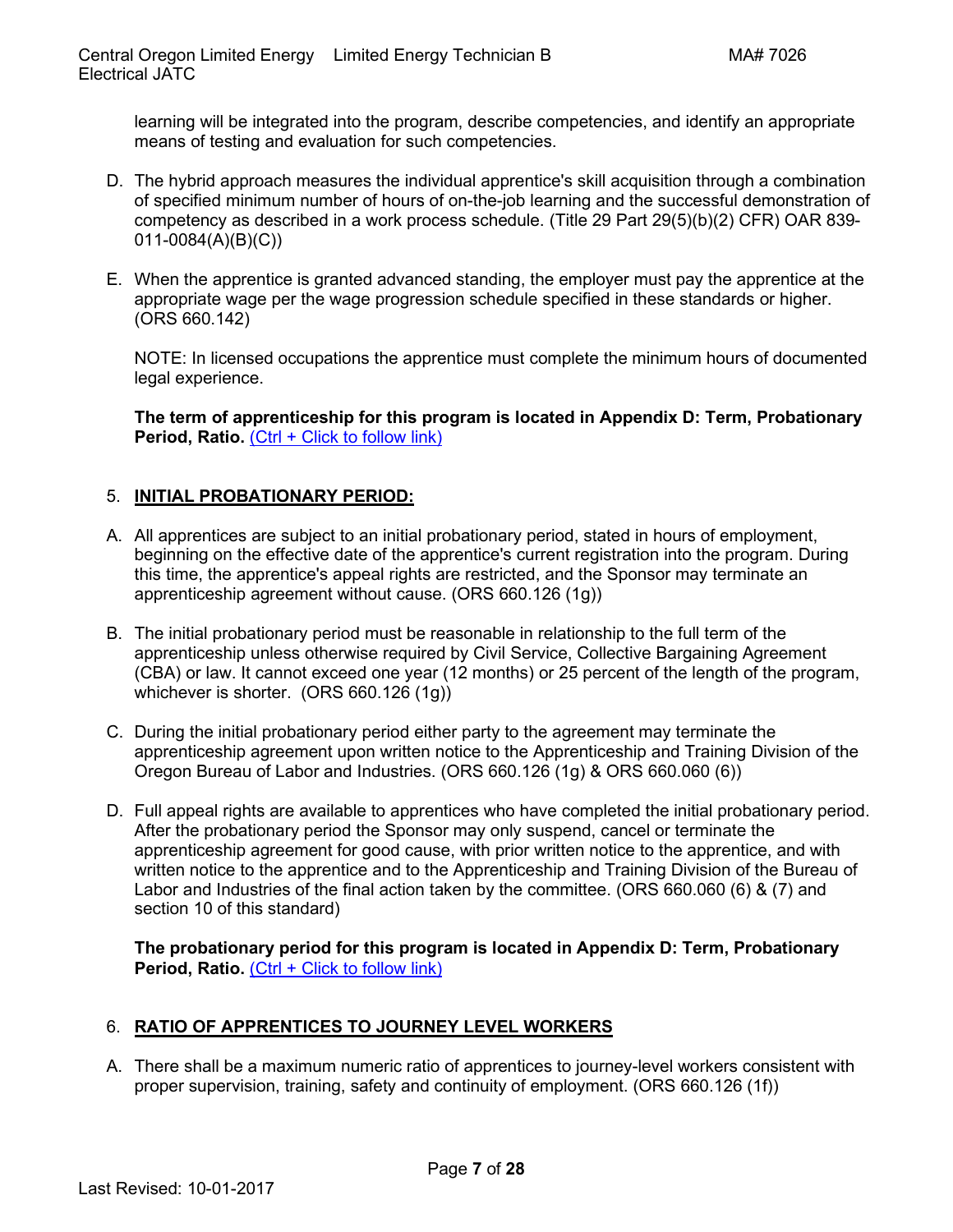- B. The ratio shall be specifically and clearly stated as to its application to the job site, workforce, department, shift, plant or combination therein. (ORS 660.126 (1f))
- C. To ensure safety and training in all phases of the work, the Sponsor and its Training Agents shall ensure that apprentices are under the supervision of competent and qualified journey-level workers on the job who are responsible for the work being performed. (ORS 660.126 (1f), ORS 660.137 (5), OAR 839-011-0143)

**[The ratio of apprentices to journey level workers for this program is located in Appendix](#page-22-0)  [D: Term, Probationary Period, Ratio.](#page-22-0) [\(Ctrl + Click to follow link\)](#page-22-0)** 

# <span id="page-7-0"></span>7. **[APPRENTICE WAGES and WAGE PROGRESSION:](#page-1-0)**

- A. The apprentice shall be paid according to a progressively increasing schedule of wage based on specified percentages of the average journey-level wage consistent with skills acquired. (ORS 660.126 (1h), OAR 839-011-0082(6a), OAR 839-011-0093, & OAR 839-011-0310)
- B. Wage progressions shall be indicated in hourly or monthly periods (the registration agency recommends the use of hour periods) set by the Sponsor. (ORS 660.126 (1h))
- C. The entry wage listed in this standard shall not be less than the federal or state minimum wage rate for the region covered by the geographical jurisdiction by that standard, whichever is higher.  $(ORS 660.142 (4))$
- D. The wage listed in this standard at all periods establishes a minimum, but a higher wage shall be paid if it is required by other applicable federal law, state law, respective regulations, or by a collective bargaining agreement. (ORS 660.126 (1h), ORS 660.137 (6), ORS 660.142 & OAR 839-011-310 (3)
- E. The sponsor must re-determine the average journey-level wage at least annually and submit the new average journey wage to the Director of the Apprenticeship and Training Division with a statement explaining how such determination was made and the effective date of the new average journey wage. (ORS 660.137 (6))
- F. Upon receipt of a committee's determination of its current journey worker hourly wage rate, the Director, the Division shall notify all training agents and apprentices of the new wage. (ORS 660.142 (2))

**[The average wage and wage progression for this apprenticeship standard are located in](#page-23-0)  Appendix E: Wage [and Wage Progression.](#page-23-0)** [\(Ctrl + Click to follow link\)](#page-23-0)

#### <span id="page-7-1"></span>8. **[WORK PROCESSES:](#page-1-0)**

- A. The Sponsor shall provide the necessary instruction and experience for apprentices to become journey-level workers versed in the theory and practice of the occupation. (ORS 660.137 / OAR 839-011-0270(1b))
- B. The Sponsor shall require the approximate hours listed in the standard's Work Processes as closely as conditions will permit for every apprentice. A Sponsor unable to provide an apprentice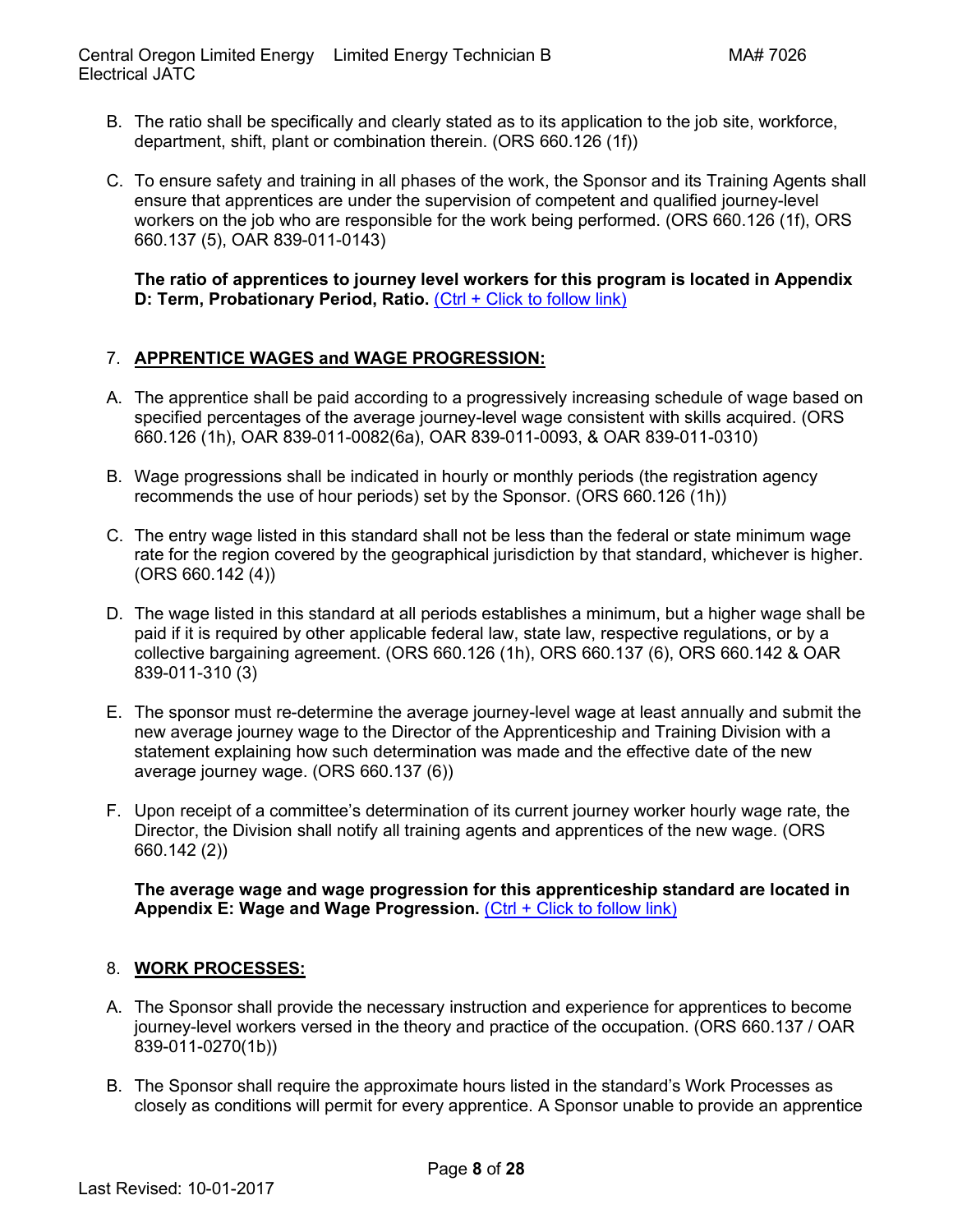with work experience equaling at least 50% of the hours listed in any of the work processes must provide and document additional related training to compensate for the lack of on-the-job training. (ORS 660.126 (1e), OAR 839-011-0084(3b), and OAR 839-011-0265(1))

NOTE: In licensed occupations apprentices must complete the minimum required total hours prior to being referred to the license examination. (OAR 839-011-0265(2))

**[Work processes for this program are located in Appendix F: Work Processes.](#page-24-0)** [\(Ctrl + Click](#page-24-0)  [to follow link\)](#page-24-0)

# <span id="page-8-0"></span>9. **RELATED [TRAINING:](#page-1-0)**

- A. The apprentice must attend related/supplemental instruction for at least 144 hours per year unless otherwise stated in this standard. Time spent in related/supplemental instruction will not be considered as hours of work, and the apprentice is not required to be paid for time so spent except where the training agent states by policy or CBA whether and under what circumstances an apprentice is entitled to be financially compensated for attending related instruction. (ORS 660.126 (1e), ORS 660.157, OAR 839-011-0084, and OAR 839-011-0088(1b))
- B. The Committee must provide for instruction of the apprentice during the related/supplemental instruction in safe and healthful work practices in compliance with the Oregon OSHA regulations and applicable federal and/or state regulations. (ORS 660.137 / OAR 839-011-0082 (6a), OAR 839-011-0084, & OAR 839-011-0310)
- C. In case of failure on the part of any apprentice to fulfill the related instruction obligation, the sponsor has the authority to withhold the apprentice's periodic wage advancement; or with a reasonable opportunity to remedy deficiencies, suspend, or cancel the Apprenticeship Agreement. (ORS 660.137 (4))
- D. Clock hours of actual attendance by the apprentice in related/supplemental instruction classes at the community college, training trust or other approved training provider shall be documented and tracked by the Committee. (ORS 660.137 (2a))
- E. Related instruction activities must be at the direction of a qualified instructor. (ORS 660.120 (3), ORS 660.157 (5), ORS 660.160, OAR 839-011-0084 (3f))

The Sponsor must identify the methods of related/supplemental training must consist of one or more of the following: (ORS 660.120 (3), ORS 660.157, OAR 839-011-0084 (3f)).

A minimum number of 144 hours per year are required unless the program has received a waiver from the Oregon State Apprenticeship and Training Council. (ORS 660.157(2))

**[A summary of related training topics,](#page-25-0) hours, and methods are located in Appendix [G: Related Training.](#page-25-0)** [\(Ctrl + Click to follow link\)](#page-25-0)

#### <span id="page-8-1"></span>10. **[ADMINISTRATIVE/DISCIPLINARY PROCEDURES:](#page-1-0)**

A. The Sponsor shall administer its program in conformity with its approved standards, with the provisions of ORS 660.002 to 660.210, and with the rules and policies of the council and the division. The Sponsor shall establish policies to meet these requirements and list them in this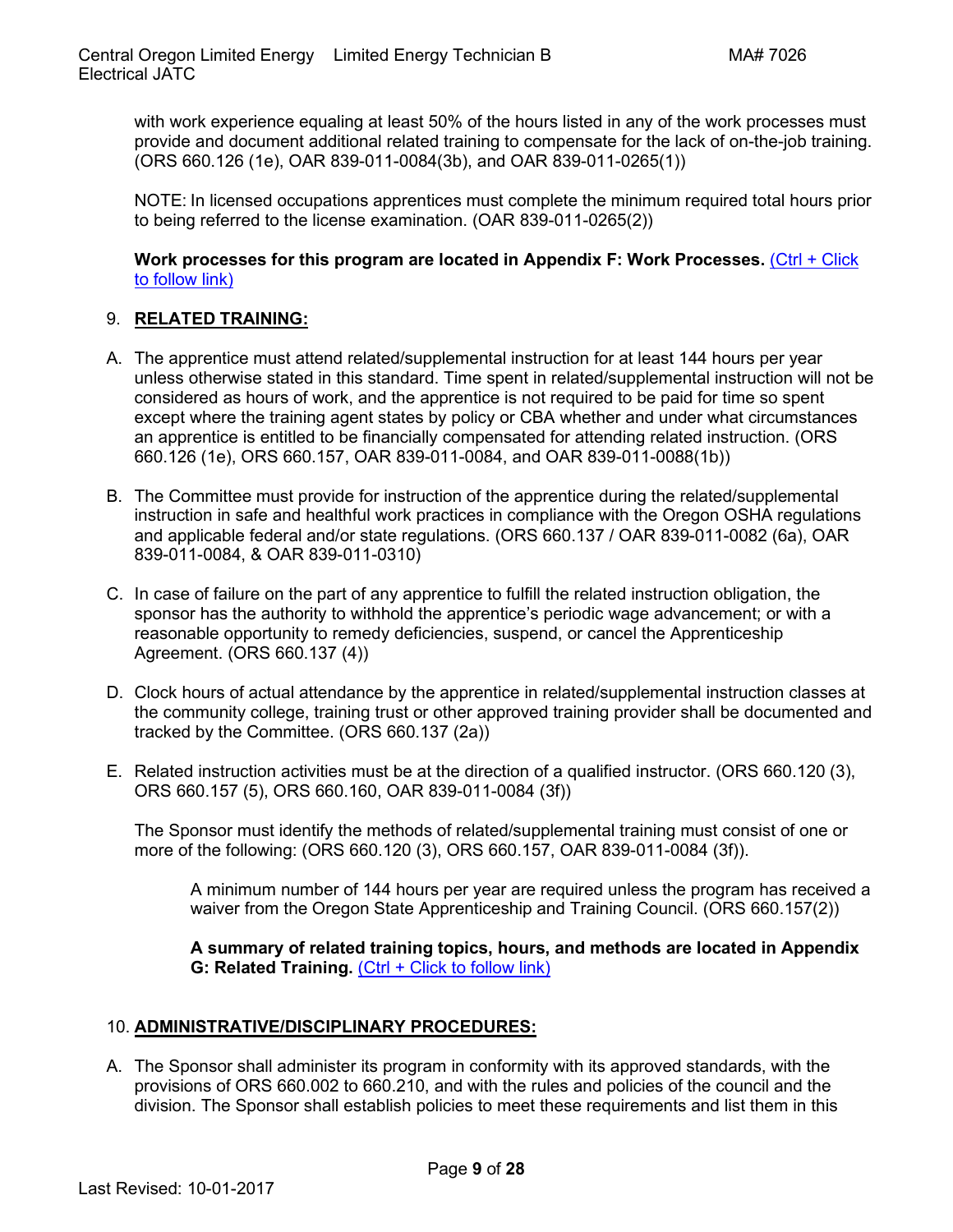section. The Sponsor shall maintain a separate document for the procedures it will utilize to implement its policies. (ORS 660.137 (2) and OAR 839-011-0073)

- B. The committee may include provisions for committee-imposed "disciplinary probation," which is a time assessed when the apprentice's progress is not satisfactory; a "disciplinary probation" may only be used to provide an opportunity for the apprentice to correct deficiencies and cannot affect the apprentice's appeal rights after the initial probation is completed. (ORS 660.137 (4))
- C. During disciplinary probation the committee may withhold periodic wage advancements, suspend or cancel the apprenticeship agreement, or take other disciplinary action. (ORS 660.137 (4))
- D. The apprentice has the right to file an appeal of the committee's disciplinary action with the Director of the Apprenticeship and Training Division. (ORS 660.120, OAR 839-011-0090 and OAR 839-011-0093)
- <span id="page-9-0"></span>E. Complaint and Appeal Procedures:
	- i. Each committee shall adopt and submit complaint review procedures for Division approval. (OAR 839-011-0084 (3g))
	- ii. All approved committees are expected to administer the program's approved complaint review process in a fair and consistent manner. (ORS 660.120, ORS 660.060 & OPEEO Section 14)
	- iii. Complaints that involve matters covered by a collective bargaining agreement are not subject to the complaint review procedures in this section. (ORS 660.126 (2))
	- iv. After the initial probationary period the apprenticeship agreement may be canceled by a written request from the apprentice. (ORS 660.126 (1g) ORS 660.060 (7))
	- v. After the initial probationary period the committee may only suspend, cancel or terminate the apprentice agreement for good cause, which includes but is not limited to: failure to report to work, nonattendance at related instruction, failure to submit work progress reports and lack of response to committee citations. (ORS 660.060 (7))
		- a. Due notice and a reasonable opportunity for correction must be provided to the apprentice.
		- b. Upon suspension a written notice must be provided to the apprentice and to the Apprenticeship and Training Division.
		- c. Upon cancellation a written notice must be provided to the apprentice and to the Apprenticeship and Training Division.
- vi. Each committee shall utilize the following procedures and timelines for disciplinary action (cancellation or termination). Committees may adopt and submit alternate complaint procedures, for Division review and approval, providing the procedures are reasonably expected to offer equal protection to the apprentice. (ORS 660.137, OAR 839-011-0175)
	- a. At least 22 days prior to potential disciplinary action by a committee (OAR 839-011-0175):
		- The committee must notify the apprentice in writing of alleged reason for the proposed disciplinary action and potential action to be taken if the allegation is substantiated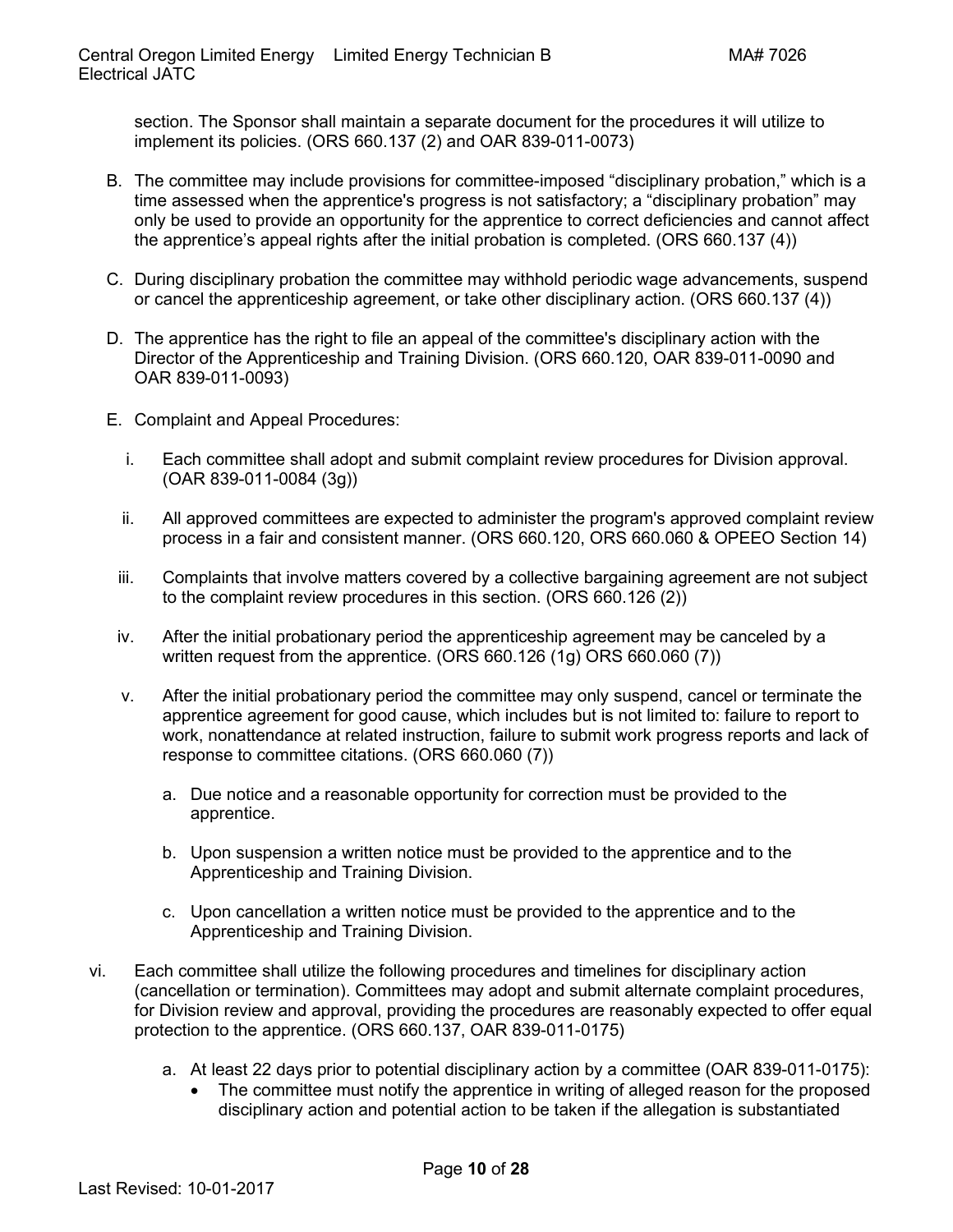- The decisions are effective immediately upon committee action
- The committee will send written reason(s) for such action to the apprentice by registered or certified mail and will include the appeal rights of the apprentice.
- b. Within 30 days of receipt of committee decision the apprentice may request reconsideration of the action taken by the committee
	- The apprentice's request for the local committee to reconsider their disciplinary action must be submitted in writing and must include the reason(s) the apprentice believes the committee should reconsider the disciplinary action.
- vii. Within 30 days of apprentice's request for reconsideration
	- The local committee must provide written notification of their final decision including the appeal rights of the apprentice if the committee upholds its decision on the disciplinary action
- viii. If the apprentice chooses to pursue the complaint further
	- a. Within 30 days of notification of the committee's final action
		- The apprentice must submit the complaint describing in writing the issues associated with the disciplinary action to the Director of the Apprenticeship and Training Division
		- The apprentice must describe the controversy and provide any backup information
		- The apprentice must also provide this information to the local committee/organization
	- b. Within 60 working days the Director of the Apprenticeship and Training Division will complete a review of the record
		- If no settlement is agreed upon during review, the Director must issue a non-binding written decision resolving the controversy.
- ix. If the apprentice or local committee disputes the Director's decision
	- a. Within 30 days of Director's decision the dissenting party must submit a request for the OSATC to hear its case
		- Request must be in writing
		- Must specify reasons supporting the request
		- Request and supporting documents must be given to all parties
		- OSATC Rules and Policy Sub-Committee conducts hearing within 45 days and reports its findings to the next regular quarterly meeting of the OSATC
		- The OSATC renders a decision based on the sub-committee's report.
	- b. Within 30 days of the OSATC meeting
		- The Secretary of the OSATC issues the decision in writing.

#### <span id="page-10-0"></span>11. **COMMITTEE – [RESPONSIBILITIES AND COMPOSITION](#page-1-0)**

The following is an overview of the requirements associated with administering an apprenticeship committee and/or program. These provisions are to be used in conjunction with the corresponding ORS and/or OAR.

A. The committee is the policymaking and administrative body responsible for the operation and success of this Apprenticeship program.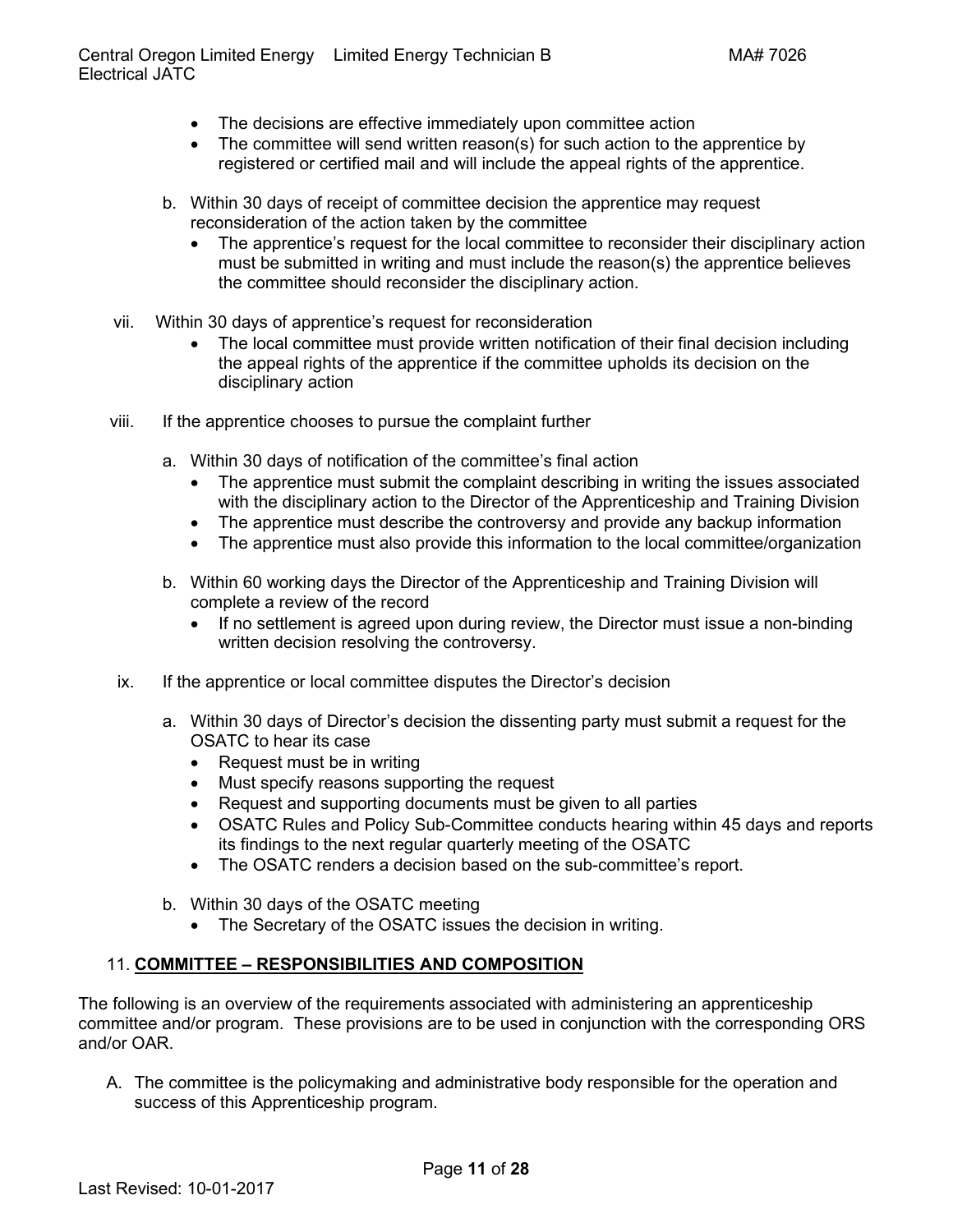- B. The committee is responsible for the day-to-day operation of the apprenticeship program and must be knowledgeable in the application of Chapter 660 ORS, OAR 839 division 011 and other law and rule as appropriate to the occupation(s).
- C. Sponsors must develop policies and procedures for committee operations and provide a copy to registered apprentices (ORS 660.060 (8), ORS 660.135, ORS 660.137, OAR 839-011-0170, and OAR 839-011-0310 (1b)). The committee's specific policies pertaining to the operation of the program are included in this standard. The procedures for the implementation of the approved policies are maintained by the committee. After approval by the division the approved procedures shall be distributed to all apprentices and training agents.
- D. Committees shall meet as often as is necessary to transact business and at least semi-annually with a quorum in order to review and evaluate the progress of each apprentice. (ORS 660.137 (4) and ORS 660.145)
	- i. A quorum shall consist of at least two (2) members representing the employers and two (2) members representing the employees. (ORS 660.135 (3), ORS 660.145)
	- ii. Sponsors must hold a physical meeting for all disciplinary actions. Electronic polling is prohibited for issues requiring the personal appearance of applicants, apprentices, trainees, training agents or employers. (OAR 839-011-0170)
	- iii. Minutes of all meetings must be submitted to the Apprenticeship and Training Division within 10 working days of the meeting. (OAR 839-011-0170)
- <span id="page-11-0"></span>E. Program Operations (ORS 660.135, ORS 660.137, OAR 839-011-0170, OAR 839-011-0200):
	- i. The Committee will record and maintain records pertaining to the local administration of its Apprenticeship Program and make them available to the OSATC or its representative on request.
		- a. These records include, but are not limited to:
			- Selection of applicants
			- Administration of the apprenticeship program
			- Affirmative action plans
			- Documentation necessary to establish a sponsor's good faith effort in implementing its affirmative action plan
			- Qualification standards
	- ii. Records required by the Oregon Equal Employment Opportunity in Apprenticeship Plan (OAR 839-011-0200) will be maintained for five (5) years; all other records will be maintained for five (5) years after the final action taken by the committee on the apprenticeship agreement.

The following must be submitted by all programs through the Oregon Apprenticeship Tracking System (OATS) apprenticeship management portal:

a. Apprenticeship Registration Agreement – within the first 45 days of employment as an apprentice. (ORS 660.020, OAR 839-011-0088) (In licensed occupations registration must occur prior to employment in the trade)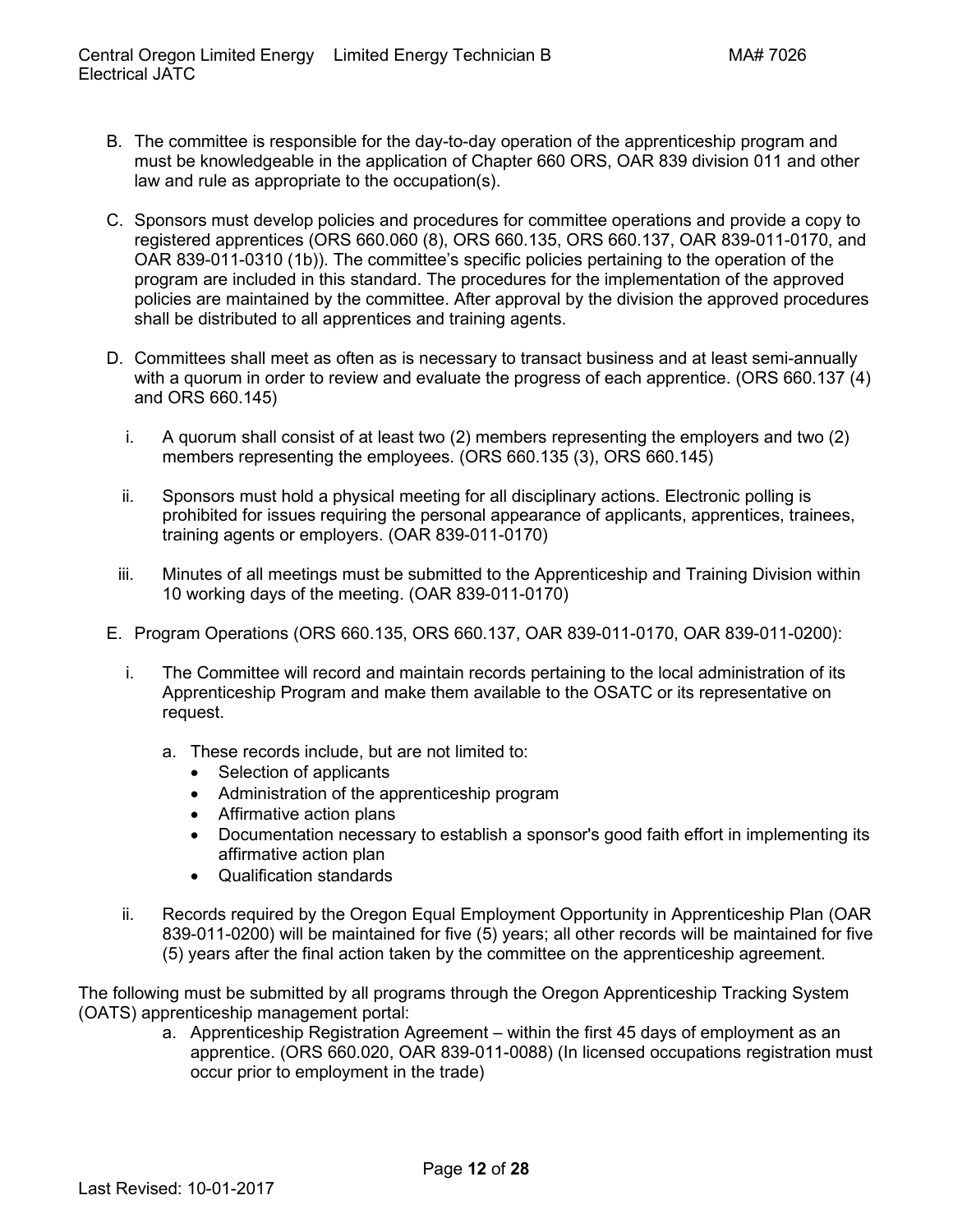- b. Committee Minutes within 10 working days of the meeting. (OAR 839-011-0170)
- c. Authorized Training Agent Agreements with the meeting minutes at which they are approved. (ORS 660. 020, OAR 839-011-0162))
	- Interim recognition may be authorized by committee policy but may not exceed 45 calendar days.
	- Any recognition of a training agent prior to formal action of the committee must be in conformance with the committee's OSATC approved policy.
- d. Revision of Occupation Standards as necessary, no later than 45 days prior to OSATC meeting. (OAR 839-011-0030) (Programs should review their Standards at least annually)
- e. Revision of Committee Member Composition as necessary (included in committee minutes). (OAR 839-011-0074)
- f. Average Journey Level Wage at least annually or whenever changed (included in committee meeting minutes with a summary of how the average wage was determined). (ORS 660.137 (6), ORS 660.142)
- g. Adopt, as necessary or as directed, local program policies and procedures for the administration of the apprenticeship program in compliance with this Standard. (ORS 660.060 (9), ORS 660.120 (4a), OAR 839-011-0073)
	- Policies must be submitted to the OSATC for review and approval.
	- Procedures must be submitted for Division (ATD) approval and inclusion by reference in this Standard prior to implementation.
- h. Authorization for issuance of initial license may be granted after the committee is found to be in compliance for operational purposes.
- i. Forms are available from the Apprenticeship and Training Division. If approved by the OSATC, such amendment(s) and such changes as adopted by the OSATC will be binding to all parties on the first day of the month following OSATC approval.
- <span id="page-12-0"></span>F. Apprentice Management:
	- i. Applicants accepted by the committee, who have documented legal experience creditable to the apprenticeship in the skilled occupation or in some other related capacity, may be granted advanced standing as apprentices. (OAR 839-011-0088 (3a)) Apprentices admitted to advanced standing will be paid the wage rate for the period to which such credit advances them. In licensed occupations previous credit must be documented legal experience. (OAR 839-011-0088 (3b))
	- ii. Each apprentice (and, if under 18 years of age, the parent or guardian) will sign an Apprenticeship Agreement with the Sponsor, who will then register the Agreement, with the Apprenticeship and Training Division of the Bureau of Labor and Industries within the first 45 days of employment as an apprentice. (ORS 660.020 (1), ORS 660.060, OAR 839-011-0088)
	- iii. The Sponsor shall provide a copy of the committee meeting minutes approving any change of disposition or modification of the Registration Agreement to the Apprenticeship and Training Division within 10 working days of the committee meeting. (OAR 839-011-0170)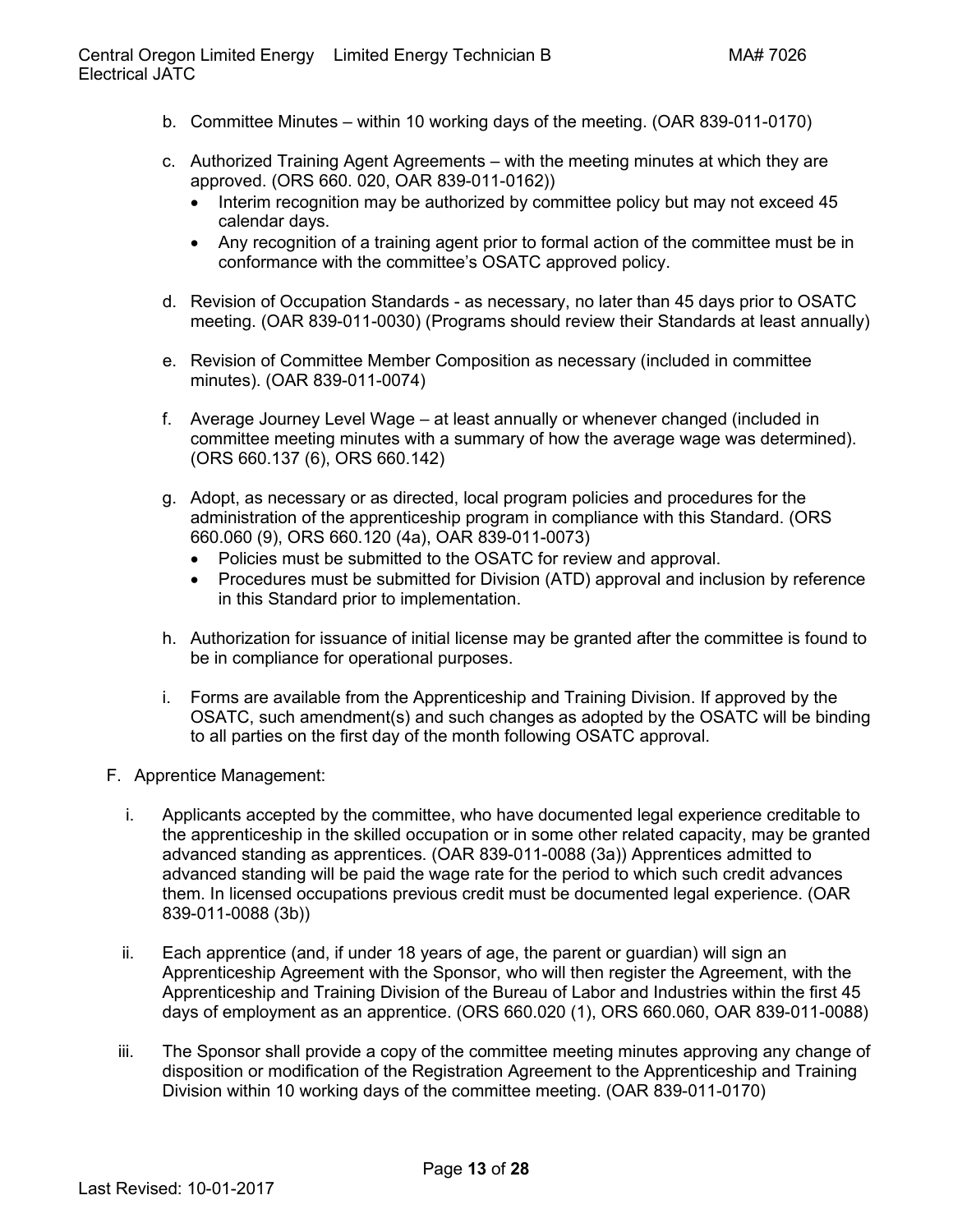- a. Requests for disposition or modification of Agreements include: (1) Certificate of completion, (2) Additional credit, (3) Suspension, military service, or other, (4) Reinstatement, (5) Cancellation, (6) Re-rates, (7) Holds, (8) Examination Referral, (9) Corrections, (10) Limited Supervision-electrical, (11) Phased Supervision-plumbing.
- iv. Rotate apprentices in the various processes of the skilled occupation to ensure the apprentice is trained to be a competent journey-level worker. (ORS 660.137 (2c), OAR 839-011-0265.
- v. At least once every six months the sponsor must review and evaluate each apprentice's progress and take action to advance based on the apprentice's progress or hold the apprentice at the same level for a reasonable period and opportunity for corrective action or terminate for continued inadequate progress. (ORS 660.137 (4))
- vi. The evidence of such action will be the record of the apprentice's progress on the job and during related/supplemental instruction.
	- a. If the apprentice's progress is not satisfactory, the committee has the obligation to withhold the apprentice's periodic wage advancements, suspend or cancel the Apprenticeship Agreement, or take other disciplinary action as established under the "Administrative/Disciplinary Procedures."
- vii. The Sponsor has the obligation and responsibility to provide, within the constraints of industry and market conditions, reasonably continuous employment for all apprentices in the program. (ORS 660.126, ORS 660.020, and OAR 839-011-0310 (2))
	- a. The committee may arrange to transfer an apprentice from one training agent to another or to another committee when the committee is unable to provide reasonably continuous employment, or they are unable to provide apprentices the diversity of experience necessary for training and experience in the various work processes as stated in this Standard.
	- b. If, for any reason, a layoff of an apprentice occurs, the Apprenticeship Agreement will remain in effect unless canceled by the committee.
- viii. An apprentice who is unable to perform the on-the-job portion of apprenticeship training may, if the apprentice so requests and the committee approves, participate in related/supplemental instruction classes, subject to the apprentice obtaining and providing written medical approval for such participation. However, time spent will not be applied toward the on-the-job portion of apprenticeship training. (ORS 660.126 (i))
- ix. The Sponsor shall hear and address all complaints of violations of apprenticeship agreements. (ORS 660.137)
- x. Upon successful completion of apprenticeship, as provided in these Standards, and passing any examination that the committee may require, the committee will recommend that the Oregon Commissioner of Labor award a Certificate of Completion of Apprenticeship. (ORS 660.137, ORS 660.205)
- <span id="page-13-0"></span>G. Training Agent Management: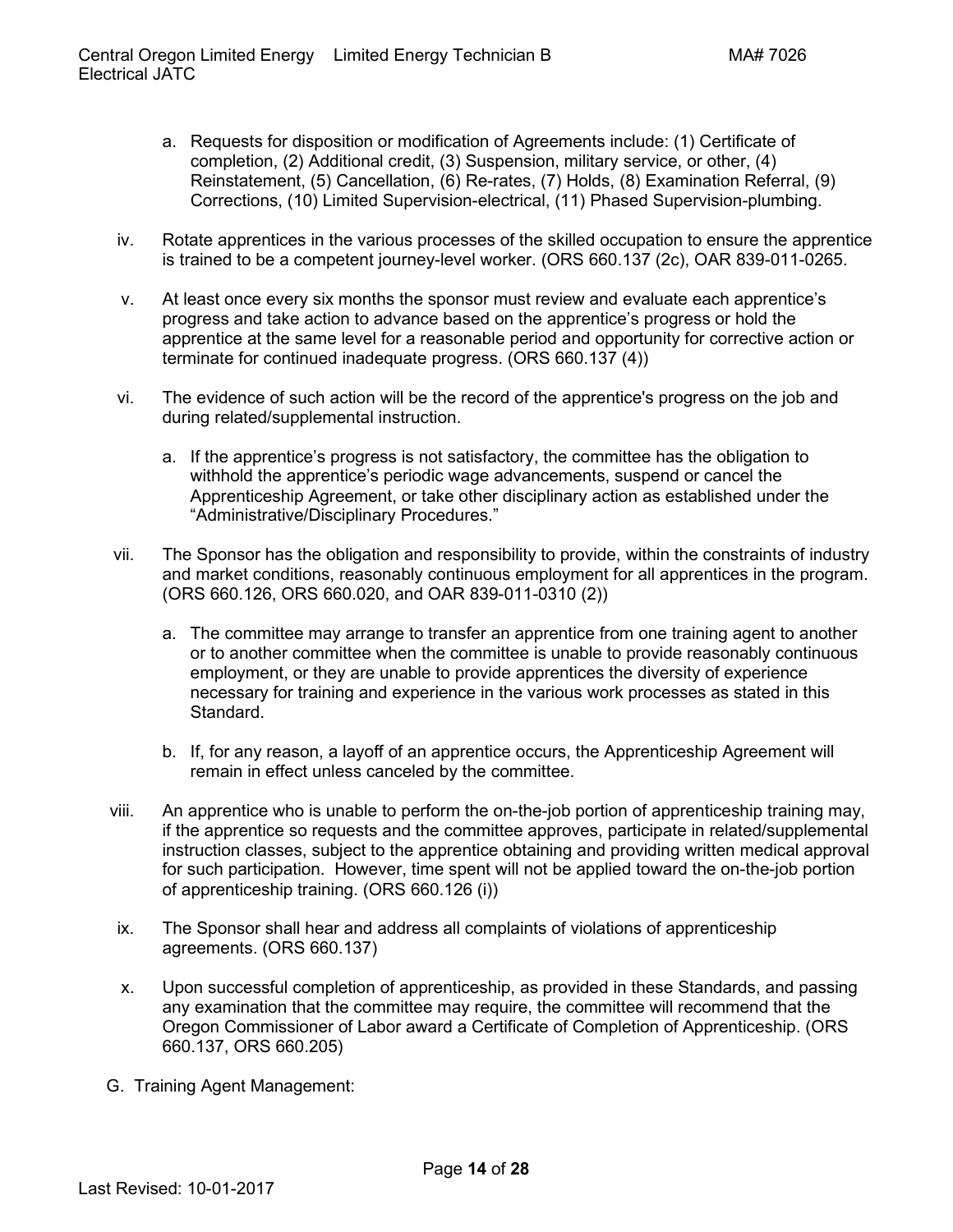- i. The Sponsor shall afford all employers and their qualified employees the opportunity to participate, on a non-discriminatory basis, in existing programs. (OAR 839-011-0084 (2))
- ii. The Sponsor shall provide equal treatment and opportunity for all apprentices through reasonable working and training conditions and apply those conditions to all apprentices uniformly. (OAR 839-011-0200)
- iii. The Sponsor shall provide training agents and prospective training agents with a written statement of costs for program participation. (OAR 839-011-0084(3c)
- iv. The Sponsor shall not require an employer to sign a collective bargaining agreement or join an association as a condition of participation. (OAR 839-011-0162 (3))
- v. The Sponsor shall determine the adequacy of an employer to furnish proper on-the-job training in accordance with the provisions of these Standards. (ORS 660.137(5))
- vi. The Sponsor shall require all employers requesting approved training agent status to complete a training agent application and comply with all Oregon State apprenticeship laws and the appropriate apprenticeship Standards. (ORS 660.137(5))
- vii. The Sponsor shall submit approved training agent agreements to the Apprenticeship and Training Division within ten (10) working days of committee approval with a copy of the agreement and/or the list of approved training agents and committee minutes where approval was granted. (OAR 839-011-0170)
- viii. The Sponsor shall make periodic checks of approved training agents and withdraw approval when approval qualifications are no longer met or when it appears to the committee that the employer is in violation of the terms of the apprenticeship agreement, standards, rules, regulations and policies of the committee or OSATC. (ORS 660.137(5))
- ix. If a committee acts to withdraw training agent status from an employer, the action must be recorded in the committee minutes and submitted to the Apprenticeship and Training Division within 10 working days of the committee action. (OAR 839-011-0170)
- <span id="page-14-0"></span>H. OSATC Required Policies: (ORS 660.120 - ORS 660.137/OAR 839-011-0073)
	- i. All local committees shall develop and administer operating policies and procedures to govern program operations as directed by the OSATC and administer such policies and procedures in a consistent manner. Policies and procedures will be approved by the committee and recorded in the meeting minutes.
	- ii. When adopted or revised, the Sponsor shall submit these policies and procedures to ATD staff who will advise the Sponsor regarding their conformity with apprenticeship laws, rules and OSATC guidelines.
	- iii. Committee policies and procedures must include the following written policies:
		- a. Credit for prior experience
		- b. OJT requirements (hours, work processes, rotation/partial rotation, monthly progress reports, timelines, applicable penalties)
		- c. Related training requirements (attendance, grades):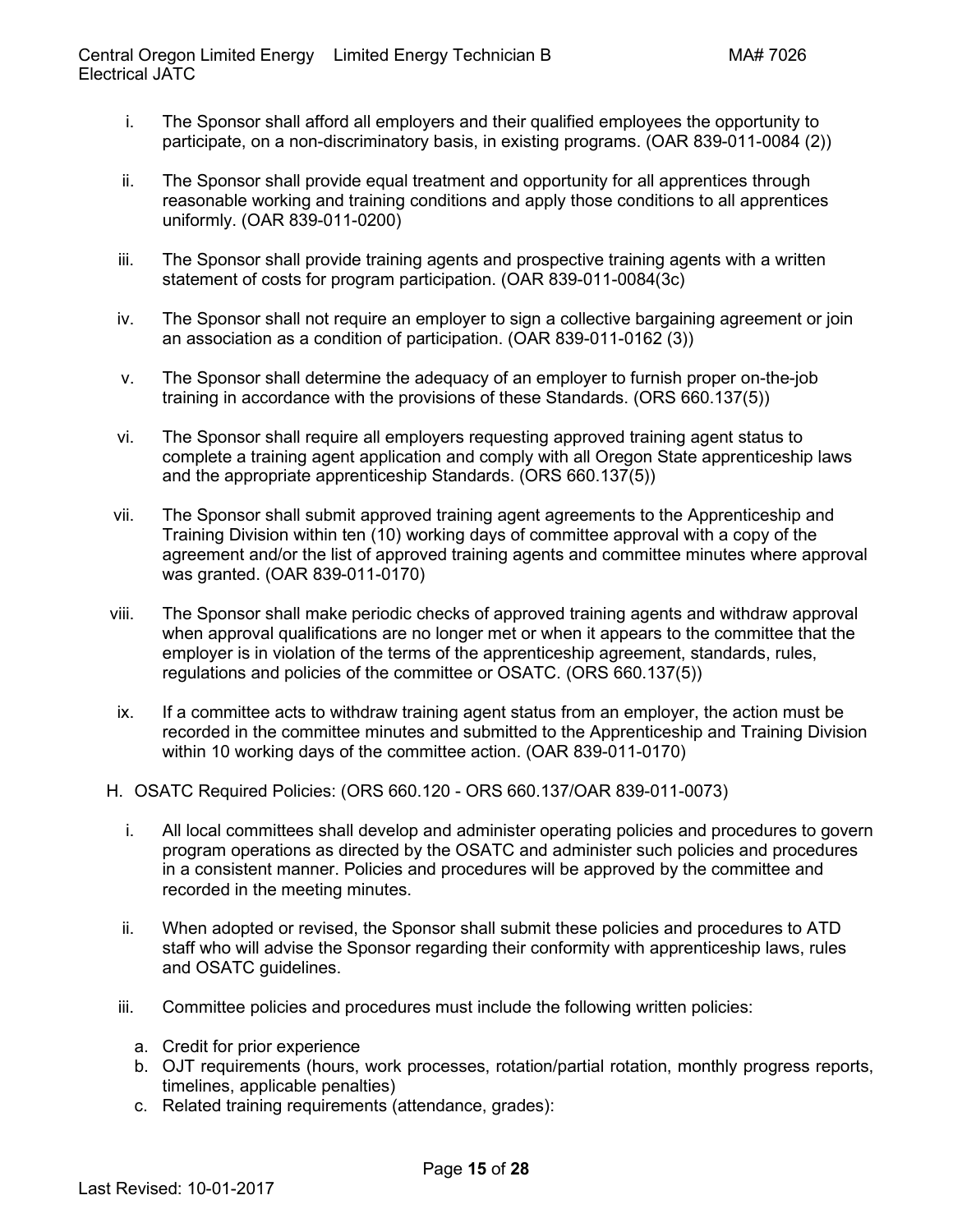Central Oregon Limited Energy Limited Energy Technician B MA# 7026 Electrical JATC

- d. Complaint procedures:
- e. Process for the review and evaluation of apprentice progress:
- f. Advancement requirements (re-rates, completions):
- g. Disciplinary process (appearances, holds, cancellations):
- h. Training agent requirements (approval, discipline, removal):
- i. Traveling training agent policy:
- j. Initial employment policy:
- k. Placement procedures for out-of-work apprentices:
- l. License requirements, including exam referral and completion requirements (for licensed trades only).
- I. Composition of Committee:
	- i. Joint apprenticeship and training committees must be composed of an equal number of employee and employer representatives composed of at least four principal members but no more than eight principal members. An alternate member may be appointed for each principal member. A quorum shall consist of at least two employer members and two employee members. (ORS 660.135; OAR 839-011-0074)
	- ii. Trades apprenticeship and training committees must be composed of an equal number of employee and employer representatives composed of one principal employee and one principal employer member for each occupation covered by the trades committee. An alternate member may be appointed for each principal member. A quorum shall consist of at least two employer members and two employee members. (ORS 660.145; OAR 839-011- 0074)
	- iii. Employee representatives shall
		- a. be skilled practitioners of the trade or occupation and be a member of the collective bargaining unit if a collective bargaining agreement exists for the trade or occupation that is the subject of the apprenticeship or training program administered by the committee (OAR 660.135); or
		- b. be a bargaining unit representative for the employees of a participating training agent (OAR 839-011-0074(1b); and
		- c. not serve in a supervisory capacity as defined in the National Labor Relations Act, as amended. (OAR 839-011-0074(1b))
	- iv. The committee shall elect a chairperson and a secretary from the committee members. One of the offices must be held by an employer member and one office must be held by an employee member. (OAR 839-011-0074(8))
	- v. The Council or the Sponsor may remove committee members or officers for failure to abide by ORS 660 or the rules and policies of the OSATC or committee. (OAR 839-011-0078)

The program administered by this committee is a: **JATC**  (ORS 660.135) or (ORS660.145)

The employer representatives shall be: (See attached committee list)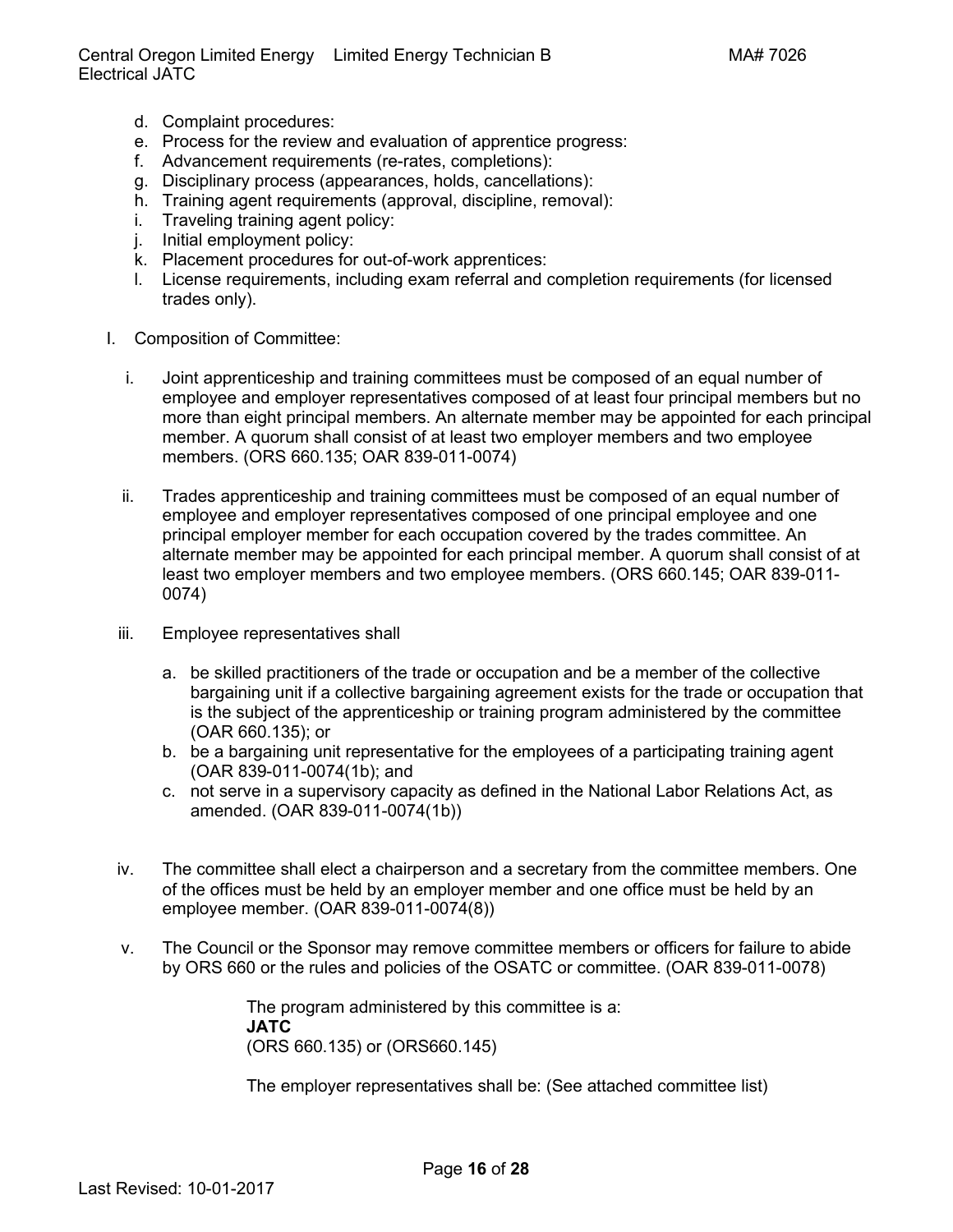The employee representatives shall be: (See attached committee list)

# <span id="page-16-0"></span>12. **[SUBCOMMITTEE](#page-1-0)**

Subcommittee(s) may be approved by the sponsor but may only recommend actions to the parent Committee.

### <span id="page-16-1"></span>13. **[PROGRAM CONTACT INFORMATION](#page-1-0)**

The Sponsor may employ a person(s) as a full or part-time Training Coordinator(s)/Training Director(s)/Administrator(s). This person(s) will assume responsibilities and authority for the operation of the program as are specifically delegated by the Sponsor. (ORS 660.135(5)) See Appendix H for this [program's contact information.](#page-27-0)

**[Program contact information is located in Appendix H: Program Contact.](#page-27-0)** (Ctrl + Click to [follow link\)](#page-27-0)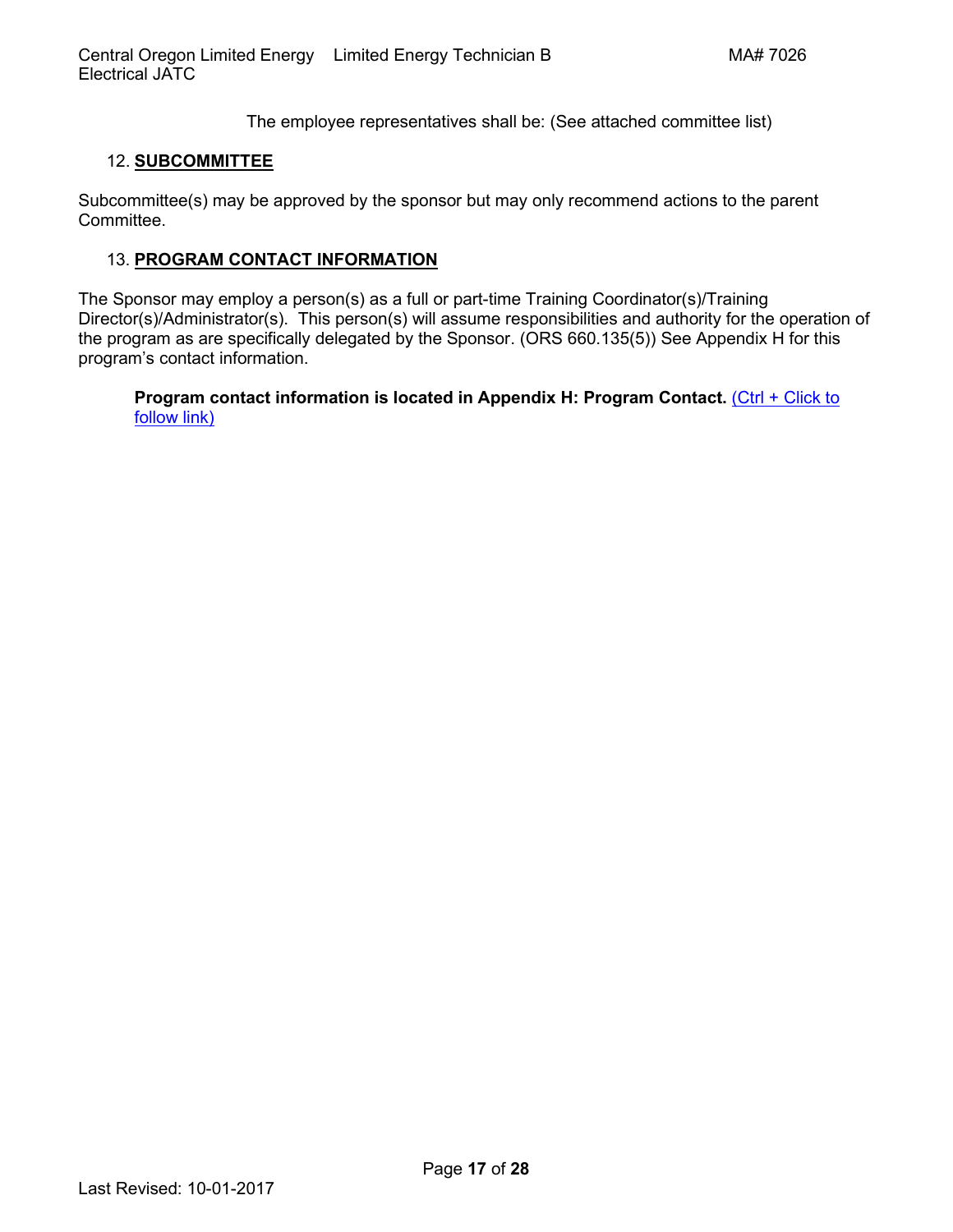# **APPENDIX A: [GEOGRAPHICAL AREA](#page-0-0)**

<span id="page-17-0"></span>The geographic area covered by these standards are

# **Crook, Deschutes, Grant and Jefferson counties**

in the State of Oregon.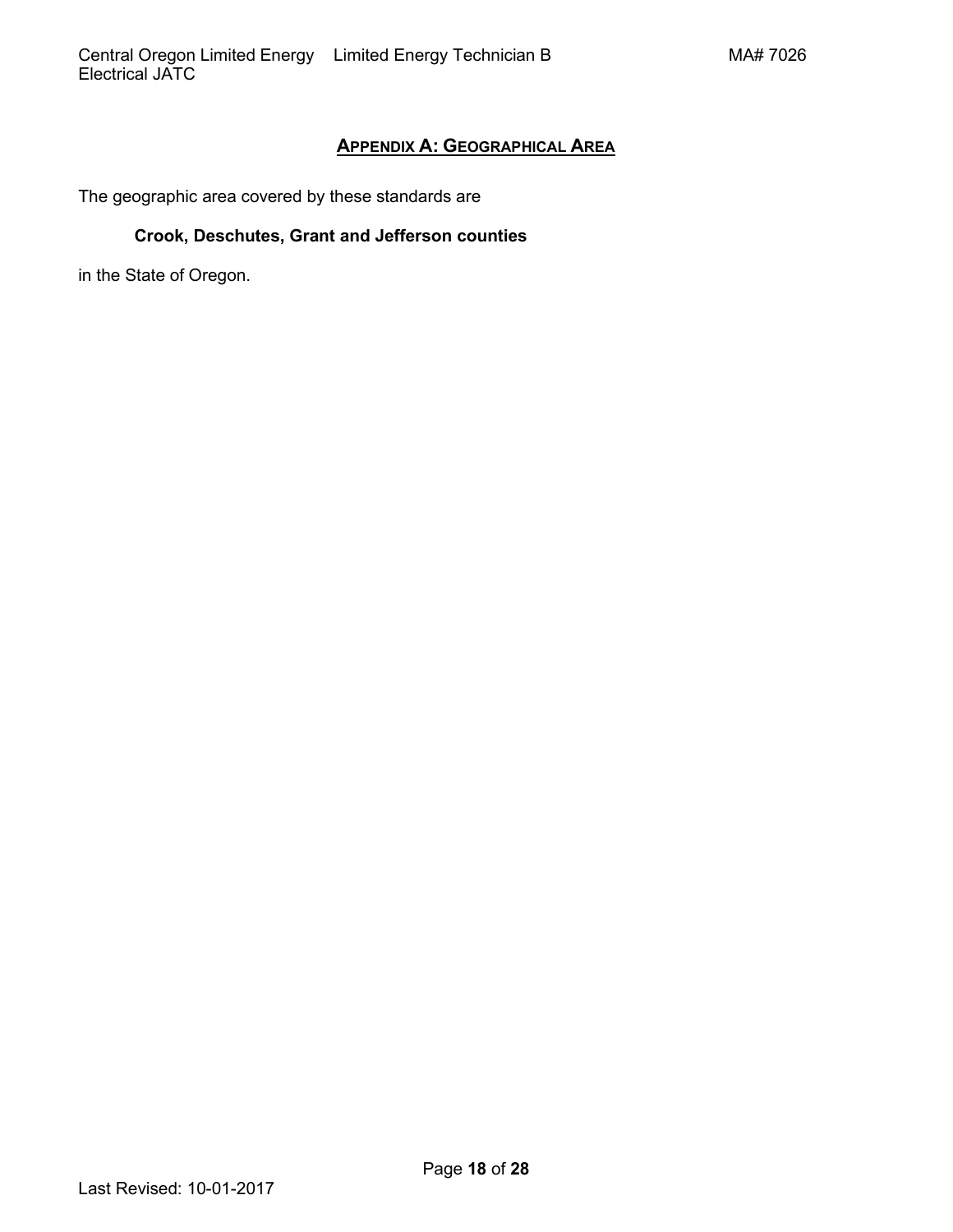# **APPENDIX B: [MINIMUM QUALIFICATIONS](#page-1-0)**

<span id="page-18-0"></span>Minimum Qualifications for this standard are:

| Age:              | Applicant must be eighteen (18) years of age.                                                                                                                                                                      |  |  |
|-------------------|--------------------------------------------------------------------------------------------------------------------------------------------------------------------------------------------------------------------|--|--|
| <b>Education:</b> | Applicant shall be a high school graduate or have successfully passed a GED.<br>а.                                                                                                                                 |  |  |
|                   | Must have completed one year of high school algebra, integrated math 2, or<br>b.<br>equivalent post-high school algebra course(s) with a grade of C or better, or<br>submit equivalent math placement test scores. |  |  |
| <b>Physical:</b>  | None                                                                                                                                                                                                               |  |  |
| Testing:          | None                                                                                                                                                                                                               |  |  |
| Other:            | None                                                                                                                                                                                                               |  |  |
|                   |                                                                                                                                                                                                                    |  |  |

**Note:** Employers may require a current valid driver's license upon employment.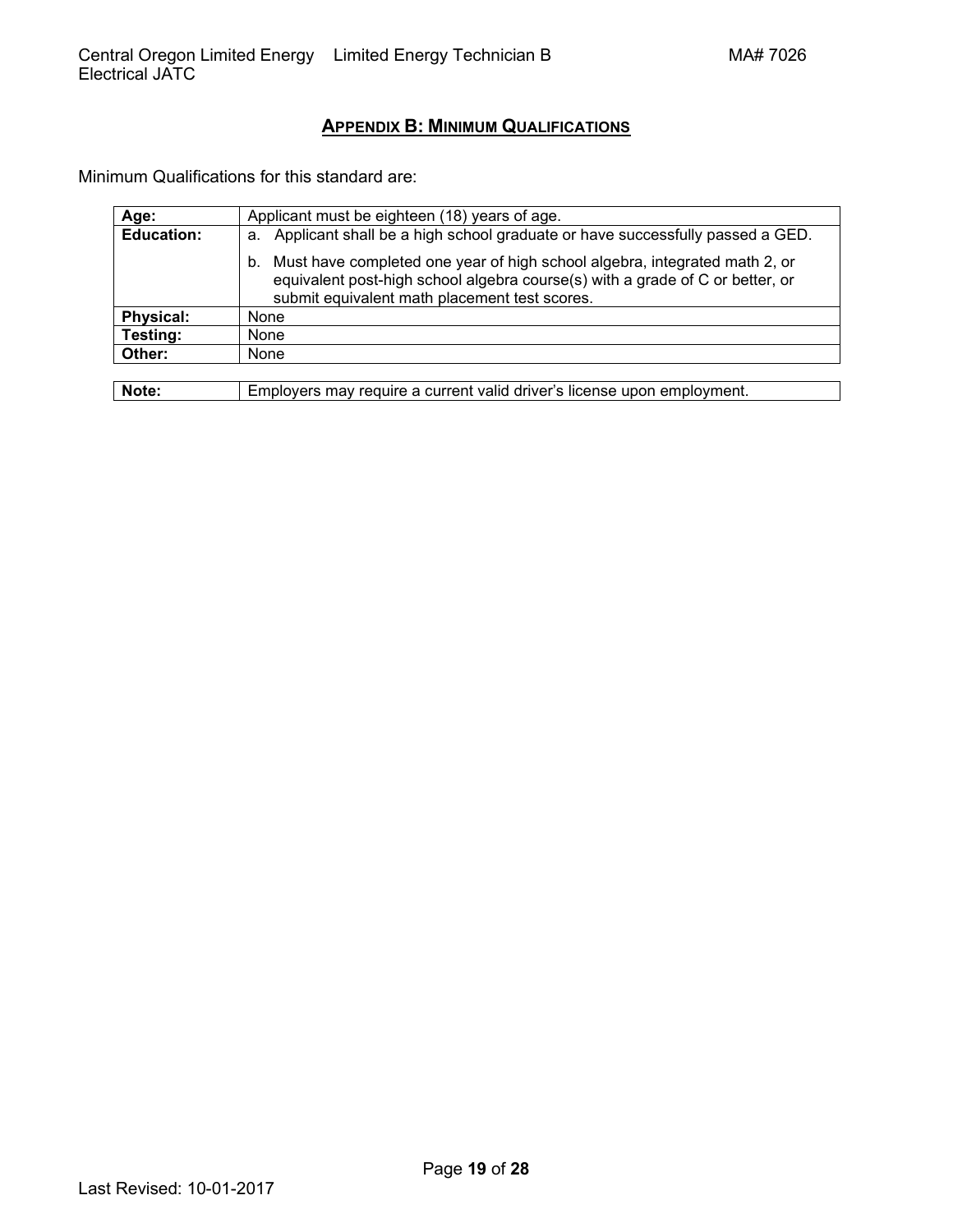# **APPENDIX C: [SELECTION PROCEDURES](#page-1-0)**

#### <span id="page-19-0"></span>**Selection Procedure:**

All out of work apprentices in good standing will be offered the opportunity for re-employment prior to new applicants being registered in conformance with the committee's approved initial employment policy.

The committee shall select apprentices from a pool of eligible applicants according to the following procedure:

The committee shall select apprentices from a ranked pool of eligibles according to the following procedure:

- 1. Application Notice and Schedule
	- a. The committee will establish a reasonable period of at least 30 calendar days for accepting applications for admission to the apprenticeship program.
	- b. Public notice of at least 30 days will be given in advance of the earliest date for applications. The notice will establish opening and closing dates and the date the ranked pool will be established, the minimum qualifications for the program and the last day to submit supporting documentation. It will provide a general description and duties of the occupation and the geographical area covered. The notice will include the method for obtaining an application packet, that being by mail, fax or e-mail.
	- c. Application information will be disseminated according to the committee's affirmative action plan.
- 2. Application Process
	- a. Applicants for the program must submit a request for an application packet in writing by U.S.-mail, fax, or e-mail. The request must clearly specify full name, address, and phone number. Note: A phone request for an application packet is unacceptable and will not receive a response.
	- b. An application packet may be requested at any time but will be mailed only during the open enrollment period specified in the committee's public notice
	- c. When an application is provided to an individual, an electronic log will be maintained detailing to whom the application was provided, the manner by which it was provided (U.S.-Mail, fax or other electronic means). Such log shall track the applicant's ethnicity, gender, the date the application was mailed, the date it was returned to the committee, the date minimum qualification documentation was received and final disposition of each application. All applicants shall be identified by a log number, which shall correspond to the application number.
	- d. All applications must be returned by mail to the location noted in the opening announcement, on or before the specified deadline. Applications will be date stamped when received.
	- e. Documentation supporting minimum qualifications and the application point system must be submitted by mail to the address noted in the opening announcement, on or before the specified deadline. Documentation will be date stamped when received.
- 3. Verification of Minimum Qualifications: All applications and supporting documentation will be reviewed for minimum qualifications.
- 4. Non-qualified Applicants:

Applicants who do not meet the minimum qualifications will be notified in writing; notification will include the reason for rejection, the requirements for admission to the eligibility pool and any appeal rights available to the applicant.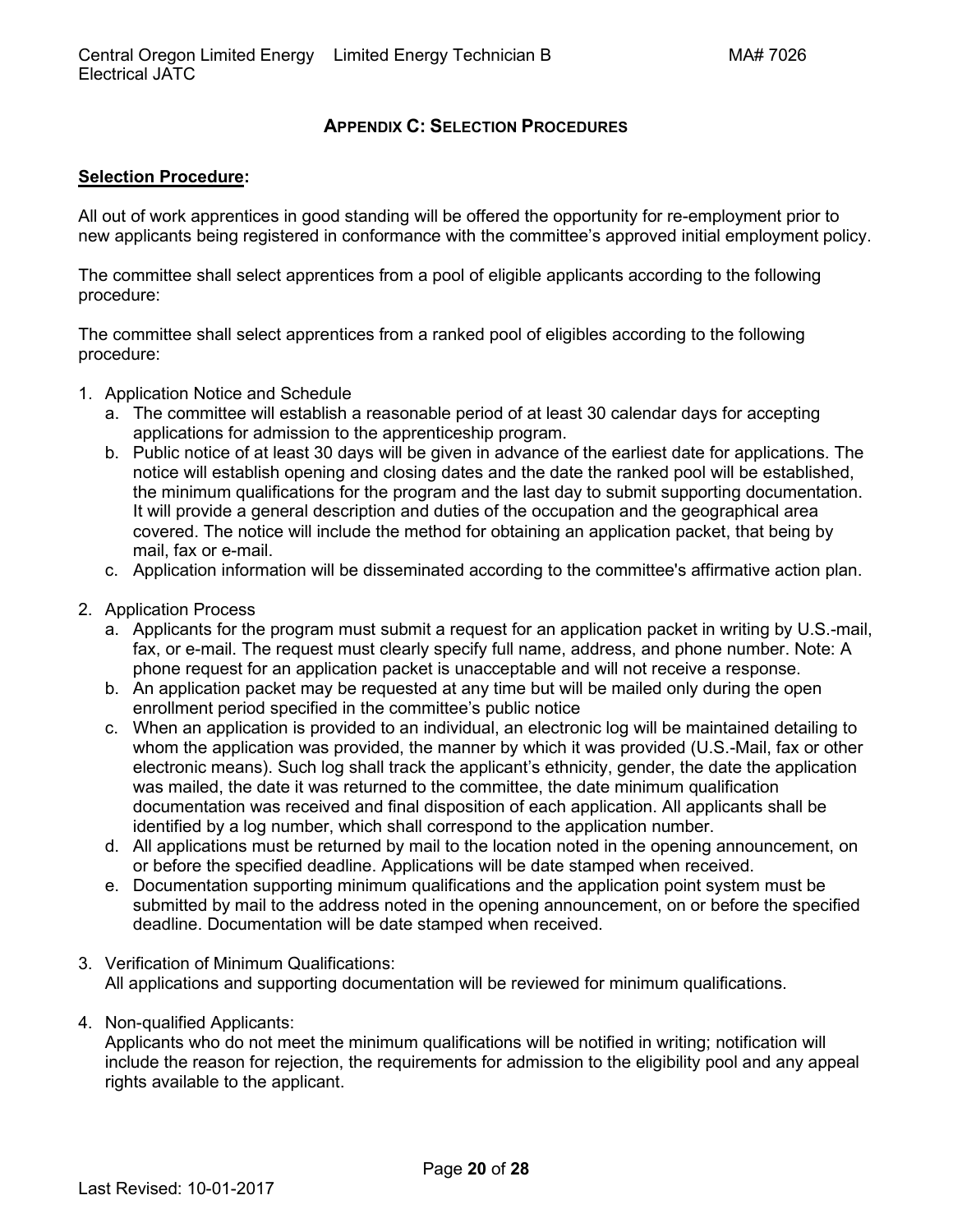- 5. Pool of Eligibles:
	- a. Qualifying applications will be scored and ranked based on the point system detailed on the attached list. These individuals will then be placed in a pool of eligibles in rank order and retained on the list for a period of 2 years.
	- b. Individuals may be removed from the pool at an earlier date by their request or following their failure to respond to an apprentice job assignment in accordance with the committee's initial employment policy.
	- c. It shall be the responsibility of those individuals listed in the ranked pool of eligibles to keep the committee administrator informed of his/her current mailing address, telephone number and or message number.
	- d. Applicants shall be placed in employment according to the committee's initial employment policy.
	- e. Applicants removed from the ranked pool of eligibles will be notified by registered return receipt mail as to the action taken including the reason(s) and any appeal rights.
	- f. Upon written request, the committee will restore to the ranked pool of eligibles an applicant who has been removed from the pool at his/her request, provided the individual had not previously been removed and returned to the pool. Restoration shall be accomplished by placement on the bottom of the ranked pool of eligibles.
	- g. Upon written request, the committee will restore to the ranked pool of eligibles an applicant who has been removed for failure to respond to an employment opportunity, provided the individual had not previously been removed and returned to the pool. Restoration shall be accomplished by placement on the bottom of the ranked pool of eligibles.
	- h. After the sponsor has exhausted their list of ranked applicants, or when it is deemed necessary, they may re-open the list and or start a new selection process. If a new list is established prior to the expiration of the two-(2) year eligibility period, eligible applicants from the existing list shall be slotted into the new list without the necessity of reapplying. All applicant eligibility shall expire, regardless of any other condition, 2 years after being placed on a list.

# **Exceptions:**

2. EXPERIENCED APPRENTICE

Experienced apprentices that have complete their probationary period, who gained their experience in an equivalent registered federal or state program, during the preceding 4 years, shall be permitted to enter this program, providing they meet the current minimum qualifications and have not been terminated from an apprenticeship program for cause shall be placed at the bottom of the apprentice out-of-work pool.

3. NEW TRAINING AGENT

If an employer has not participated is the training of an apprentice under ORS Chapter 660 for at least two years prior to seeking entry or re-entry into the apprenticeship program, the employer may select as his/her initial apprentices, without going to the pool, those bona fide employees who have been on his/her payroll for at least 345 hours prior to the employer's application for an apprentice and who meet the minimum qualifications for entry into the trade or craft. Once the initial selection of apprentices has been made, the employer is thereafter restricted to a selection from applicants in the pool of eligibles established by the sponsor which has jurisdiction in this area.

5. PRE-APPRENTICESHIP

The sponsor will approve the direct referral into apprenticeship openings of graduates successfully completing a approved pre-apprenticeship program pre-approved by this committee and the Apprenticeship and Training Council. This priority is granted by the program sponsor without regard to established eligibility lists or the necessity of requiring these pre-apprenticeship graduates to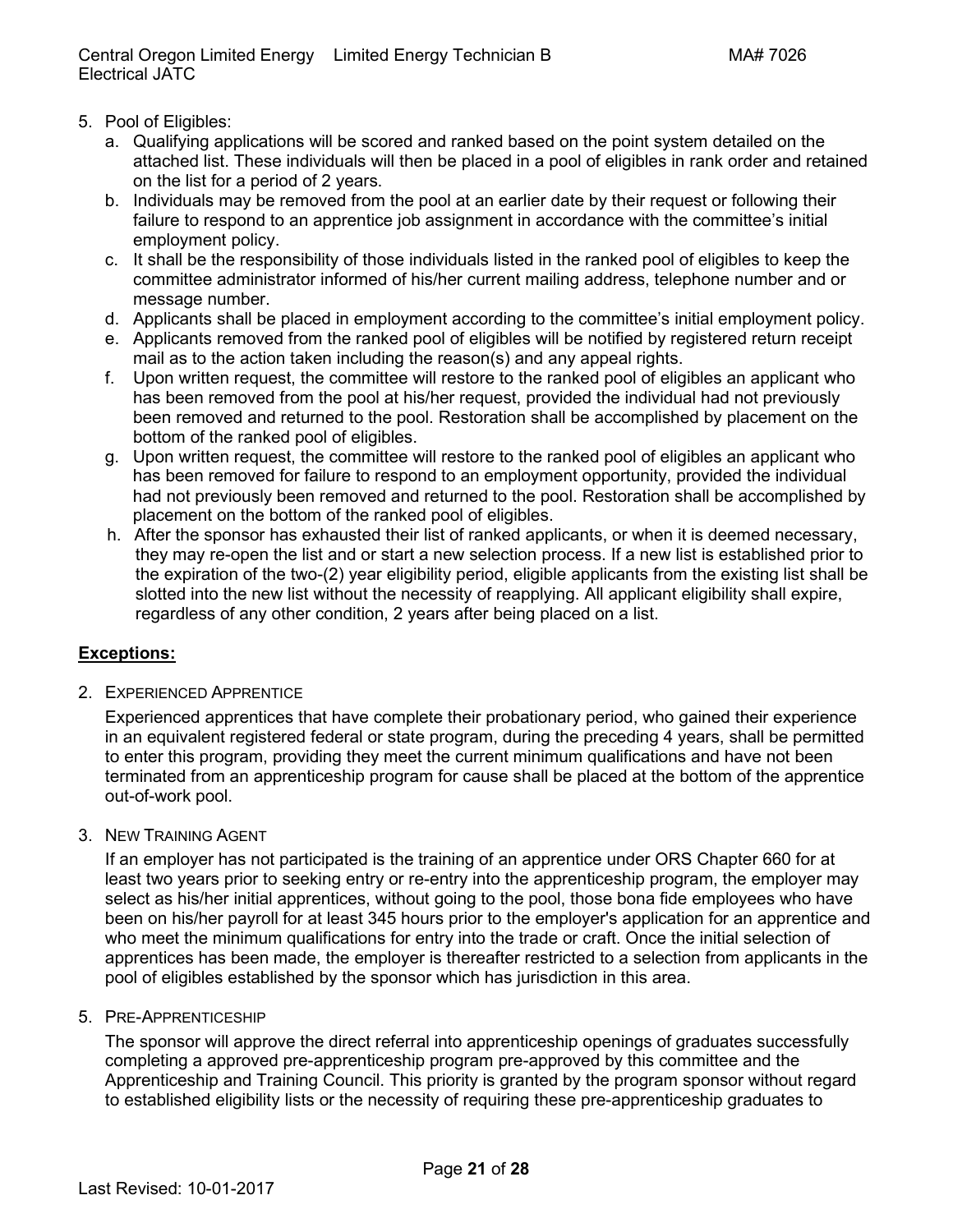further qualify through written apprenticeship tests or application openings. Such priority is granted without regard to race, color religion, national origin or gender. The applicant shall be placed at the bottom of the apprentice out-of-work pool.

12. VETERAN'S ENTRY

Veterans may apply to the program at any time if they meet the minimum qualifications of the program and if they are:

- a) Members of the Regular services who have been discharged from active duty service with a DD214 issued with the past 24 months indicating an Honorable Discharge;
- b) Members of the Selected Reserve or Individual Ready Reserve with a DD214 issued within the past 24 months; or
- c) Members of the Oregon National Guard with a DD214 issued within the past 24 months.

Individuals qualifying under this exception will be scored and placed at the top of the Ranked Pool of Eligibles

Notes:

Once each quarter (April, July, October and January) on the 1st business day (excluding recognized holidays) the sponsor will review the use of exceptions versus the registrations from the pool of eligibles. If registration by exceptions during the year to date exceeds 35% of the total registrations, the sponsor will not utilize exceptions until the next quarterly review, at which time the sponsor will again be eligible to utilize exceptions providing the use of exceptions for the year to date is below 35% for total registrations.

Exception #3 will be included in computations but will not be restricted during periods wherein the sponsor is not eligible to utilize exceptions.

Utilization of the exceptions listed above requires that the applicant and training agent or its representative be present at the committee meeting when the indenture is recorded.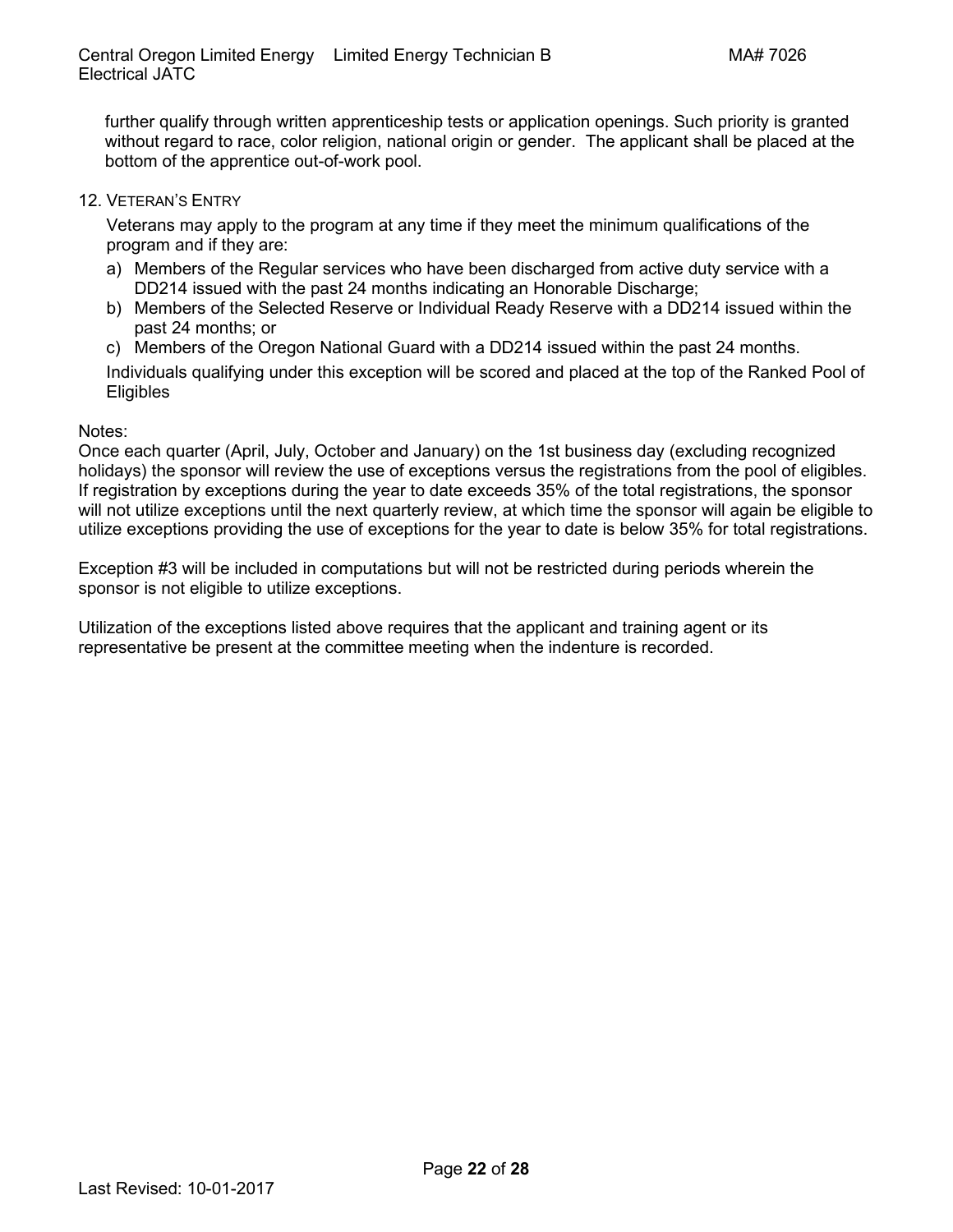# **APPENDIX D: TERM, [PROBATIONARY PERIOD,](#page-1-0) RATIO**

#### <span id="page-22-0"></span>**Term of Apprenticeship:**

This is a time-based apprenticeship standard. The term of this standard of apprenticeship shall be **4,000** hours of employment.

#### **Probationary Period:**

The probationary period shall be the first **800** OJT hours of employment, or one year after the current registration to this standard, whichever is shorter. (ORS 660.126 (g))

#### **Ratio:**

The ratio of apprentices to journey-level worker shall not be more than:

**one (1)** apprentice to the first **one (1)** journey-level worker on **job.**

Additional apprentices are authorized at a ratio of **one (1)** apprentice for each additional **one (1)** journey-level worker(s). (ORS 660.126 (f))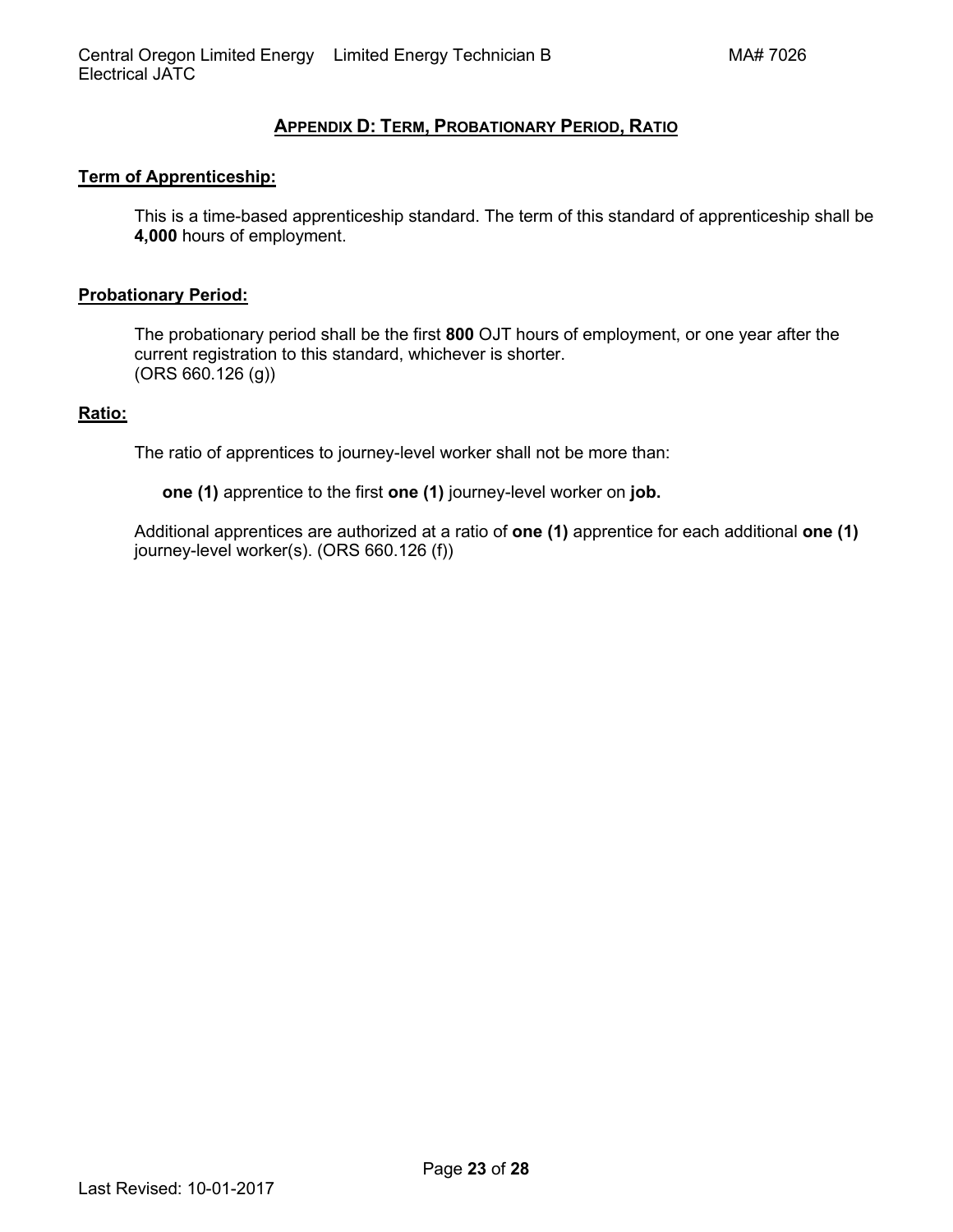# **APPENDIX E: [WAGE AND WAGE PROGRESSION](#page-1-0)**

<span id="page-23-0"></span>The average wage for those journey-level workers employed by the participating employers in this occupation on **January 1, 2022** is **\$34.96** per hour.

| Period | <b>Number of required hours</b> | % of the journey level rate |
|--------|---------------------------------|-----------------------------|
| 1st    | 1.000                           | 60                          |
| 2nd    | .000                            | 70                          |
| 3rd    | .000                            | 80                          |
| 4th    | .000                            | 90                          |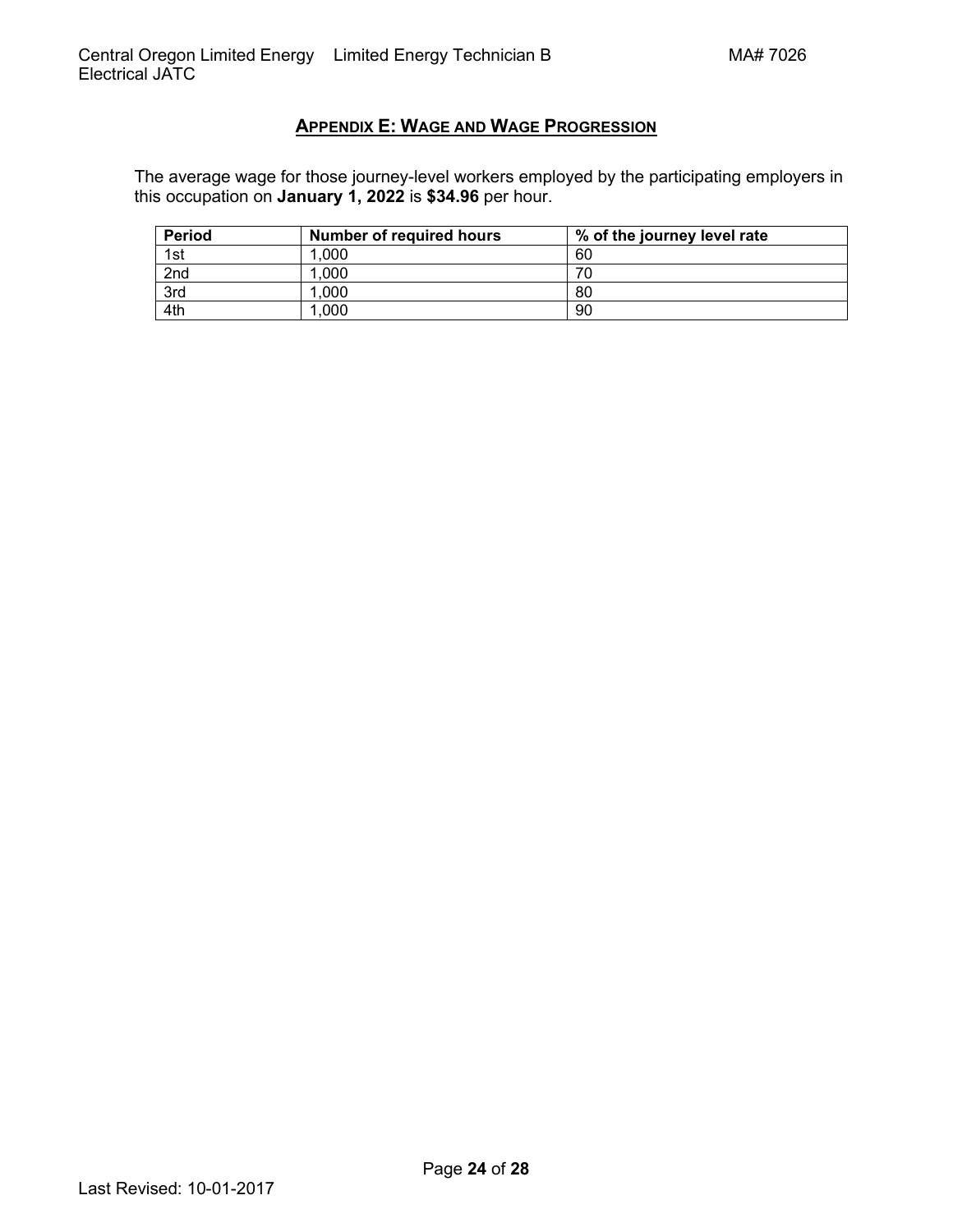# **APPENDIX F: [WORK PROCESSES](#page-1-0)**

<span id="page-24-0"></span>The work processes and approximate training hours in each area are:

| <b>Work processes</b>                                              | <b>Approximate hours</b> |
|--------------------------------------------------------------------|--------------------------|
| a. Limited energy installations, including: cables and supports,   | 1.750                    |
| wire pulling, splices, conduit, flex tray and duct, control panels |                          |
| & controls, wiring devices, removal & finish work, stock room      |                          |
| and materials, overhead and underground                            |                          |
| b. Troubleshooting and maintenance                                 | 250                      |
| c. Occupation-specific applications, including:                    | 2,000                    |
| Communications systems, including data<br>1.                       |                          |
| telecommunication, intercom, paging                                |                          |
| Specialized control systems, including HVAC, medical,<br>2.        |                          |
| boiler, clock, instrumentation                                     |                          |
|                                                                    |                          |

In licensed occupations apprentices must complete the minimum required total hours prior to being referred to the license examination. (OAR 839-011-0265(2)) (For electrical licenses, ORS 479.630 & OAR 918-282-0270) (For plumbing licenses, ORS 693.060 & OAR 918-695-0140)

Apprentices must complete a total of **4,000** hours of on-the-job training. However, the committee recognizes that most apprentices will not be able to fulfill the total amount of hours specified in every work process as set forth in this standard. When an apprentice is unable to fulfill the total work hours in each work process the committee will evaluate the apprentice's knowledge, skills and abilities and provide appropriate additional related instruction to assure that competency is acquired in each work process. The evaluation and summary of the additional instruction will be noted in the apprentice's file. (OAR 839-011-0265(1))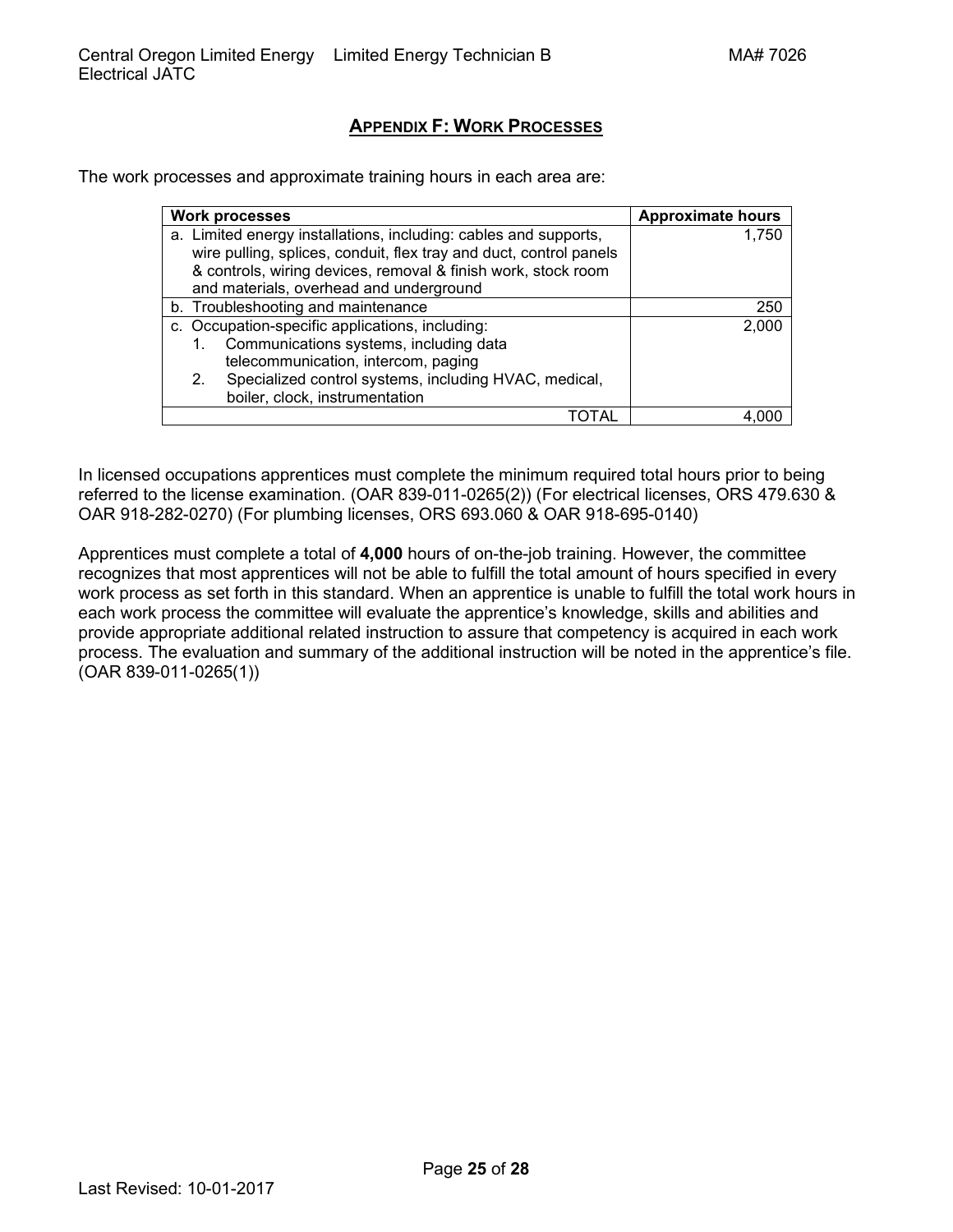# **APPENDIX G: [RELATED TRAINING](#page-1-0)**

<span id="page-25-0"></span>A minimum of **144** hours of related training shall be required during each year the apprentice is registered in the program. (ORS 660.126 (e) / ORS 660.175(2))

The following is a summary of related instruction including required class hours in each element of instruction. A committee may establish and submit clear objectives and outcomes in lieu of hours for each class subject. (ORS 660.157)

> **Related training must cover the following subjects and must be completed with a grade of 'C' or better for graded classes or 'Pass' for non-graded classes. (OAR 918-282-0170 to -0365)**

| <b>Course</b>                                                      |                                                                                   | <b>Hours</b> |  |
|--------------------------------------------------------------------|-----------------------------------------------------------------------------------|--------------|--|
| A minimum of 144 hours to include all of the following components: |                                                                                   |              |  |
| a.                                                                 | <b>Electrical mathematics</b>                                                     |              |  |
| b.                                                                 | Safety and accident prevention                                                    |              |  |
| C.                                                                 | Care and use of hand and power tools                                              |              |  |
| d.                                                                 | Blueprint reading and electrical symbols                                          |              |  |
| е.                                                                 | Introduction to the National Electrical Code                                      |              |  |
| f.                                                                 | Electrical fundamentals and basic theory, including AC & DC                       |              |  |
| g.                                                                 | Electrical measuring devices                                                      |              |  |
| h.                                                                 | Wiring methods                                                                    |              |  |
| i.                                                                 | Related electrical statutes and rules                                             |              |  |
| j.                                                                 | <b>Fundamentals of electronics</b>                                                |              |  |
| k.                                                                 | <b>Transformers</b>                                                               |              |  |
| I.                                                                 | Lighting circuits                                                                 |              |  |
| m.                                                                 | Basic mechanics; applied physics and theory                                       |              |  |
|                                                                    | A minimum of 144 hours to be distributed among the following components:          |              |  |
| а.                                                                 | Communication systems, including: data telecommunication, intercom,               |              |  |
|                                                                    | paging                                                                            |              |  |
| b.                                                                 | Specialized control systems, including: HVAC, medical, boiler, clock,             |              |  |
|                                                                    | instrumentation                                                                   |              |  |
|                                                                    | Program Objectives: The committee has established measurement tools to            |              |  |
|                                                                    | verify that each apprentice has met the minimum competencies in each              |              |  |
|                                                                    | component listed below prior to referral to the electrical licensing examination: |              |  |
| а.                                                                 | Demonstrate math and algebra skills as they relate to the electrical              |              |  |
|                                                                    | trade                                                                             |              |  |
| b.                                                                 | Demonstrate basic rules of safety and how they affect all people on<br>the job    |              |  |
| C.                                                                 | Demonstrate proper care and use of hand and power tools used in the               |              |  |
|                                                                    | electrical trade                                                                  |              |  |
| d.                                                                 | Demonstrate working knowledge of architectural and electrical                     |              |  |
|                                                                    | blueprints, including electrical symbols                                          |              |  |
| е.                                                                 | Identify NEC articles that apply to assigned tasks                                |              |  |
| f.                                                                 | Demonstrate problem-solving with series and parallel AC and DC<br>circuits        |              |  |
| g.                                                                 | Perform system measurements testing and calibration                               |              |  |
| h.                                                                 | Demonstrate knowledge of low voltage structure wiring system design               |              |  |
|                                                                    | and installation                                                                  |              |  |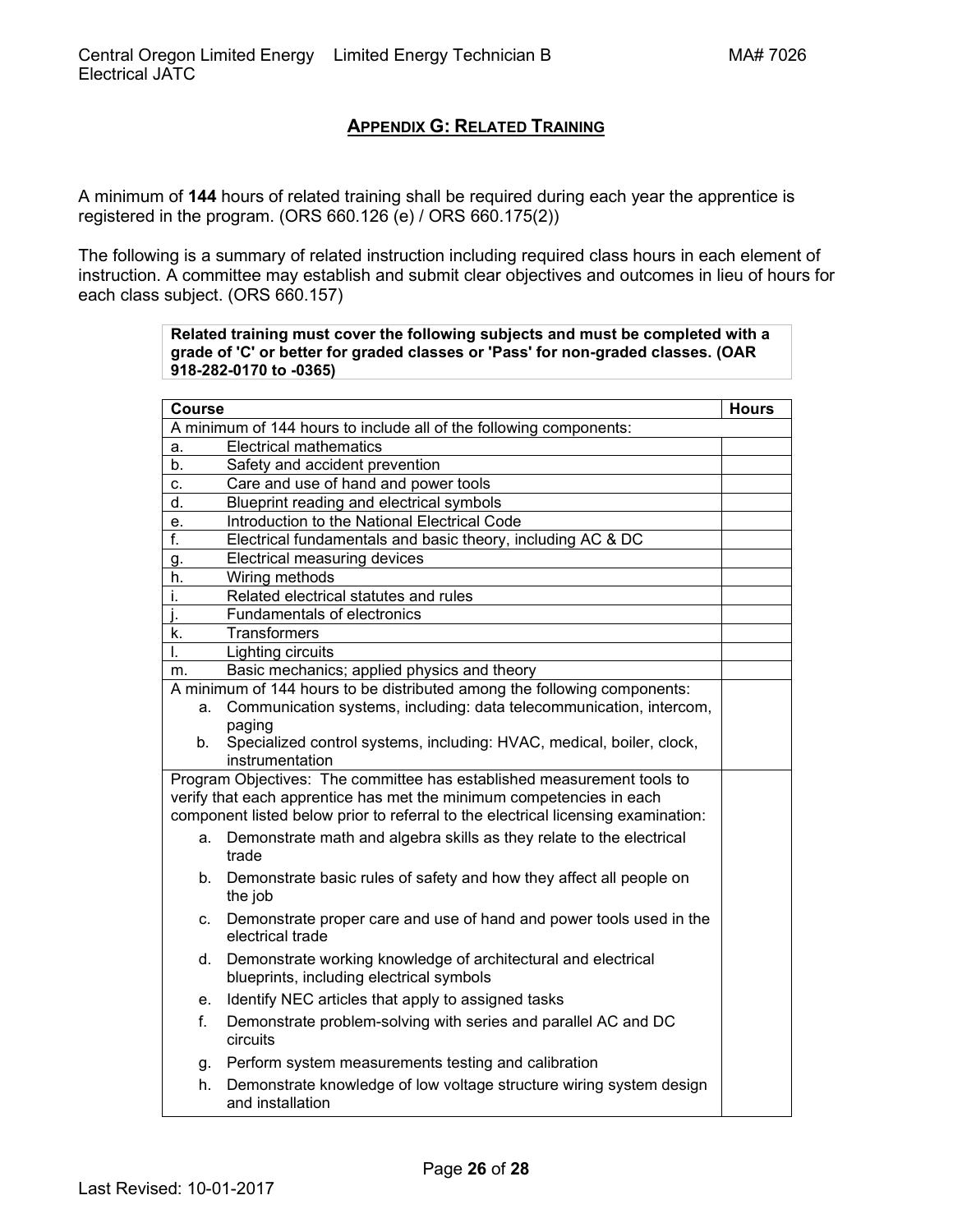| Τ. | Demonstrate knowledge of Oregon electrical statutes and rules                                                                                 |  |
|----|-----------------------------------------------------------------------------------------------------------------------------------------------|--|
|    | Identify basic electronic components used in limited energy<br>installations                                                                  |  |
| k. | Demonstrate knowledge of transformer theory and identify types of<br>transformers                                                             |  |
| I. | Demonstrate basic physical laws and how they relate to the electrical<br>trade                                                                |  |
|    | m. Demonstrate basic knowledge of communication systems, including<br>data telecommunication, intercom, and paging systems                    |  |
| n. | Demonstrate basic knowledge of specialized control systems,<br>including HVAC, medical, boiler, clock, and instrumentation control<br>systems |  |

Methods of related/supplemental training shall consist of the following:

☒Community college